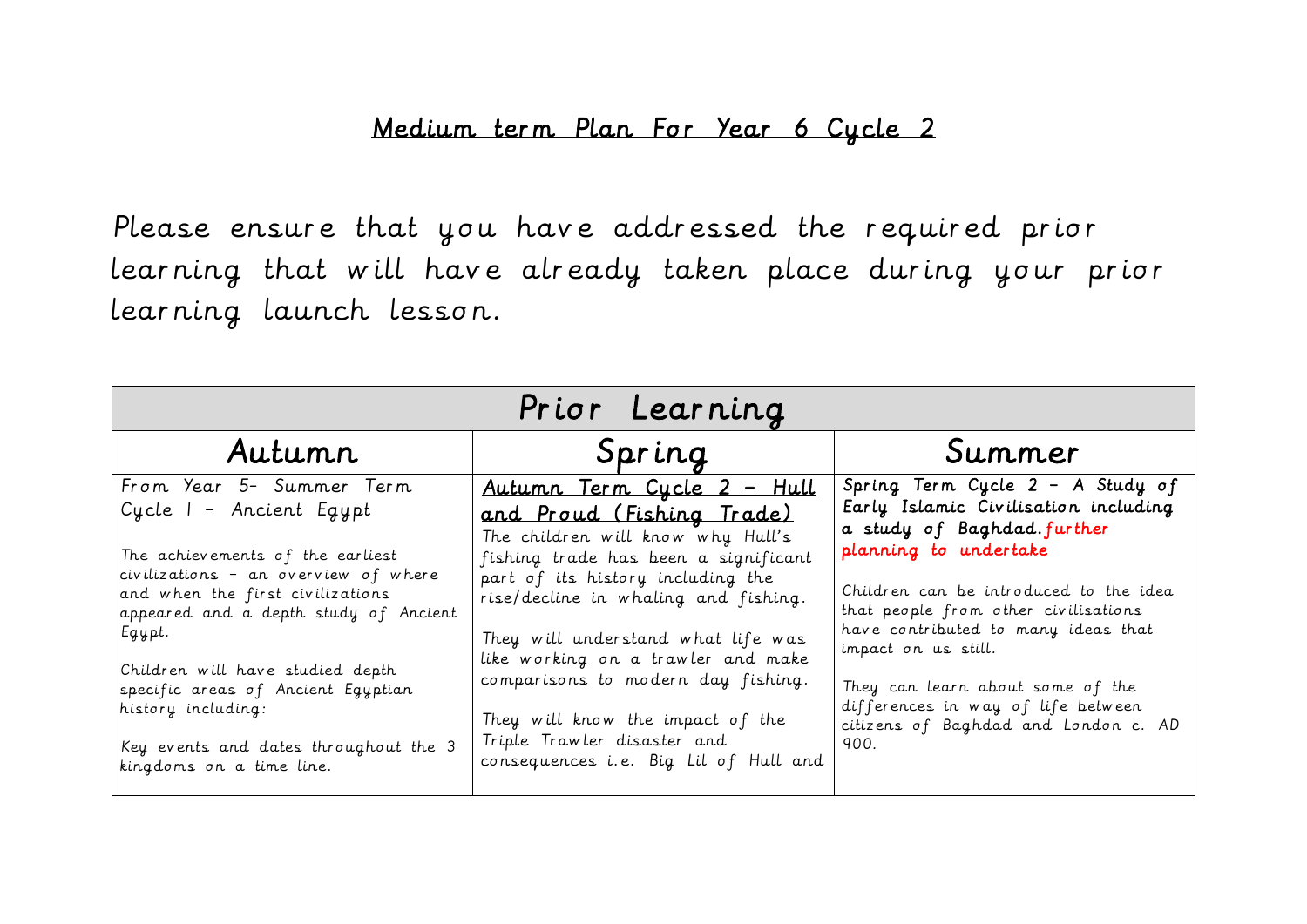| Studied life in Ancient Egypt: social                                                                     | her actions to protest for safety on                                                                                                                                                  | Links can be made with other cultures                                                                                                                                                                                                                                                                                         |
|-----------------------------------------------------------------------------------------------------------|---------------------------------------------------------------------------------------------------------------------------------------------------------------------------------------|-------------------------------------------------------------------------------------------------------------------------------------------------------------------------------------------------------------------------------------------------------------------------------------------------------------------------------|
| classes, slavery, pharaohs, culture,                                                                      | trawlers.                                                                                                                                                                             | that contributed to the formation of                                                                                                                                                                                                                                                                                          |
| beliefs and traditions e.g.                                                                               |                                                                                                                                                                                       | theories that are still used within                                                                                                                                                                                                                                                                                           |
| mummification                                                                                             | The children will make connections                                                                                                                                                    | modern day Britain.                                                                                                                                                                                                                                                                                                           |
| Will know about why Ramses was<br>known as a great pharoah and impact<br>of the discovery of Tutankhamun. | and links of the fishing trade to<br>their local area and Hull and make<br>comparisons of different periods of<br>time and be able to sequence these<br>effectively alongside debate. | Children study personalities who<br>undertook challenges on a huge scale<br>to leave behind fascinating legacies.<br>There is a strong emphasis on children<br>investigating issues and solving valid<br>historical questions recognising the<br>nature of the evidence on which their<br>judgements and knowledge are based. |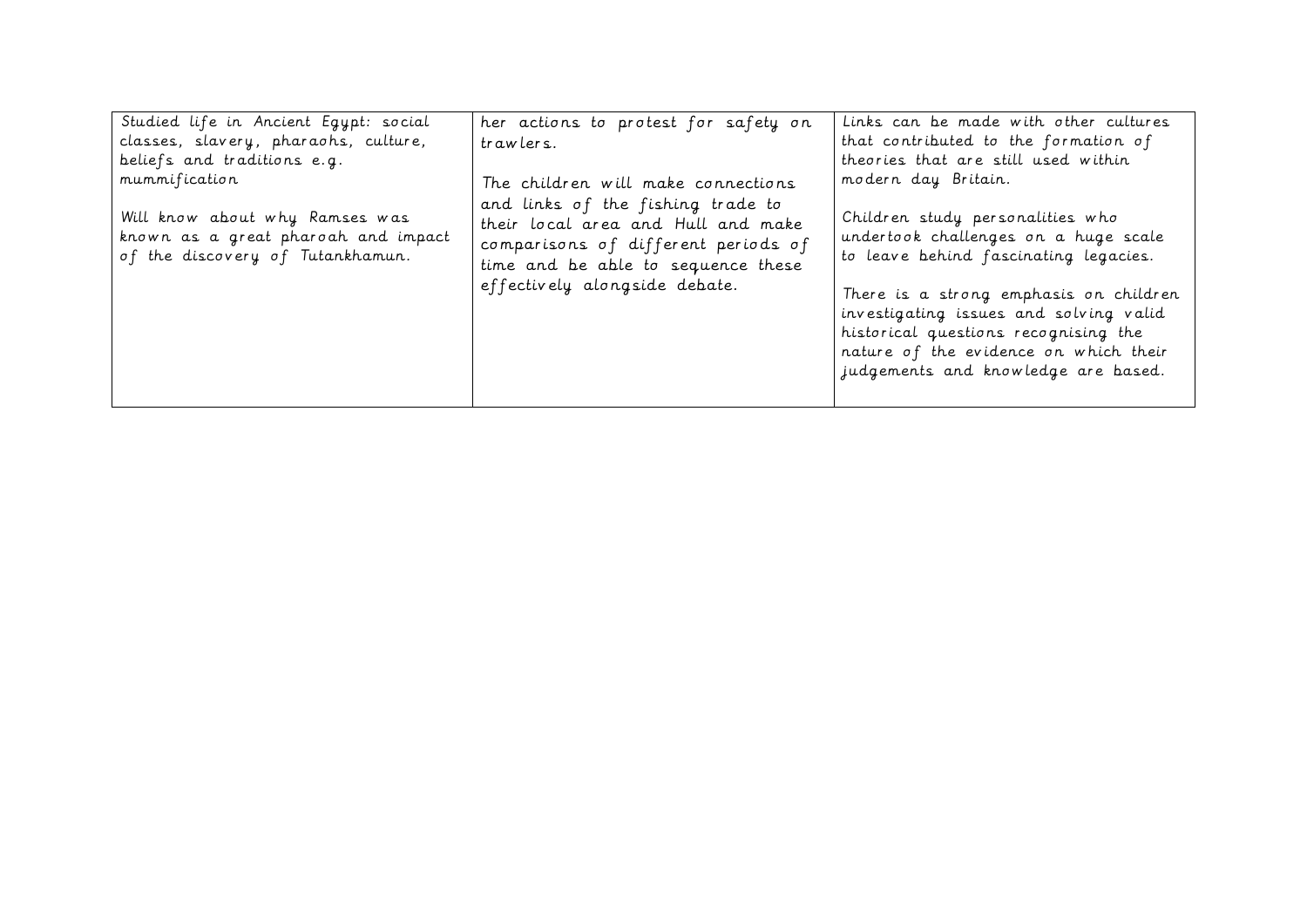Year 6 - Cycle 2

| Hull and Proud (Fishing                                                                                                                                                                                                                                                                                                                               | Power of Nature                                                                                                                                                                                                                                                               | Never Forget (WW2)                                                                                                                                                                                                                                                                                                                                                          |
|-------------------------------------------------------------------------------------------------------------------------------------------------------------------------------------------------------------------------------------------------------------------------------------------------------------------------------------------------------|-------------------------------------------------------------------------------------------------------------------------------------------------------------------------------------------------------------------------------------------------------------------------------|-----------------------------------------------------------------------------------------------------------------------------------------------------------------------------------------------------------------------------------------------------------------------------------------------------------------------------------------------------------------------------|
| Trade)                                                                                                                                                                                                                                                                                                                                                |                                                                                                                                                                                                                                                                               |                                                                                                                                                                                                                                                                                                                                                                             |
| National Curriculum<br>A local history study<br>- A depth study linked to one of the<br>British areas of study listed above<br>- A study over time tracing how several<br>aspects of national history are<br>reflected in the locality (this can go<br>beyond 1066)<br>-A study of an aspect of history or a<br>site dating from a period beyond 1066 | National Curriculum<br>A non-European society that provides<br>contrasts with British history - one<br>study chosen. Early Islamic Civilisation<br>including a study of Baghdad<br>I understand the chronology of<br>key events in periods I am<br>studying and how this time | National Curriculum<br>- A significant turning point in British<br>history: the Battle of Britain<br>- A study of an aspect of history or a<br>site dating from a period beyond 1066<br>that is significant in the locality $-$<br>Battle of Britain.<br>- A study of an aspect or theme in<br>British history that extends pupils'<br>chronological knowledge beyond 1066. |
| that is significant in the locality.<br>I can summarise and evaluate<br>events on a timeline in relation<br>to key concepts or themes                                                                                                                                                                                                                 | relates to other key periods in<br>history (C)<br>I can explain the differences in<br>the lives of people from                                                                                                                                                                | I can summarise and evaluate<br>events on a timeline in relation<br>to key concepts or themes (eg:<br>$war)$ (C)                                                                                                                                                                                                                                                            |
| (industry and technology) (C)<br>I can explain the differences in<br>the lives of people from<br>different social classes,<br>cultures, religions or race<br>(S&D)                                                                                                                                                                                    | different social classes,<br>cultures, religions or race<br>(S&D)<br>I can undertake research in<br>order to find similarities and<br>differences between two or                                                                                                              | I can explain the differences in<br>the lives of people from<br>different social classes,<br>cultures, religions or race<br>(S&D)                                                                                                                                                                                                                                           |
| I understand the impact of<br>historical events on later<br>periods of history (C&C)                                                                                                                                                                                                                                                                  | more periods of history and<br>draw my own conclusions in<br>relation to one or more of the<br>4 key concepts (S & D)                                                                                                                                                         | I can undertake research in<br>order to find similarities and<br>differences between two or<br>more periods of history and<br>draw my own conclusions in                                                                                                                                                                                                                    |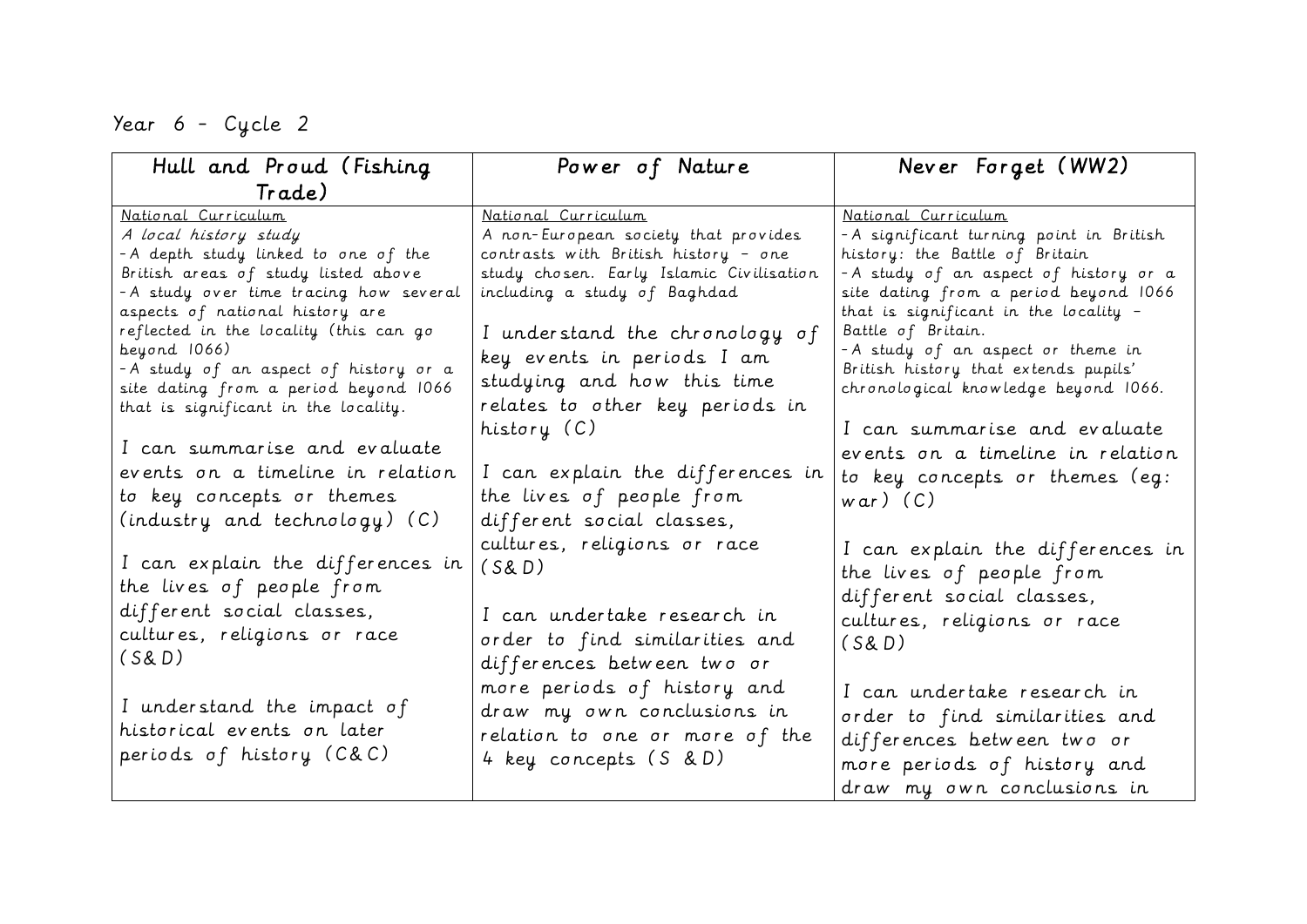| I can justify how or why                                                                                                                                                                                                                                     | I understand the impact of                                                                                                                                                             | relation to one or more of the                                                                                                                                                                                                                                                                                                                                        |
|--------------------------------------------------------------------------------------------------------------------------------------------------------------------------------------------------------------------------------------------------------------|----------------------------------------------------------------------------------------------------------------------------------------------------------------------------------------|-----------------------------------------------------------------------------------------------------------------------------------------------------------------------------------------------------------------------------------------------------------------------------------------------------------------------------------------------------------------------|
| things changed or did not                                                                                                                                                                                                                                    | historical events on later                                                                                                                                                             | 4 key concepts (S & D)                                                                                                                                                                                                                                                                                                                                                |
| change over time in relation to                                                                                                                                                                                                                              | periods of history (C&C)                                                                                                                                                               |                                                                                                                                                                                                                                                                                                                                                                       |
| one of the 4 key concepts<br>(CO& C)<br>I am aware of some pivotal<br>events and people in modern<br>British history (S)<br>I understand that some sources<br>include facts and opinions and<br>different evidence can lead to<br>different conclusions (HE) | I can evaluate the impact of<br>key historical people and events<br>(S)<br>I can use a range of<br>information, including my own<br>research, to present a<br>historical argument (HE) | I can evaluate how a historical<br>event impacted on one or more<br>of the 4 key concepts (c&c)<br>I am aware of some pivotal<br>events and people in modern<br>British history (S)<br>I can evaluate the impact of<br>key historical people and events<br>(S)<br>I can evaluate the usefulness<br>of primary and secondary<br>sources in historical<br>enquiry. (HE) |
|                                                                                                                                                                                                                                                              |                                                                                                                                                                                        |                                                                                                                                                                                                                                                                                                                                                                       |

# End points

At the end of each unit the children will: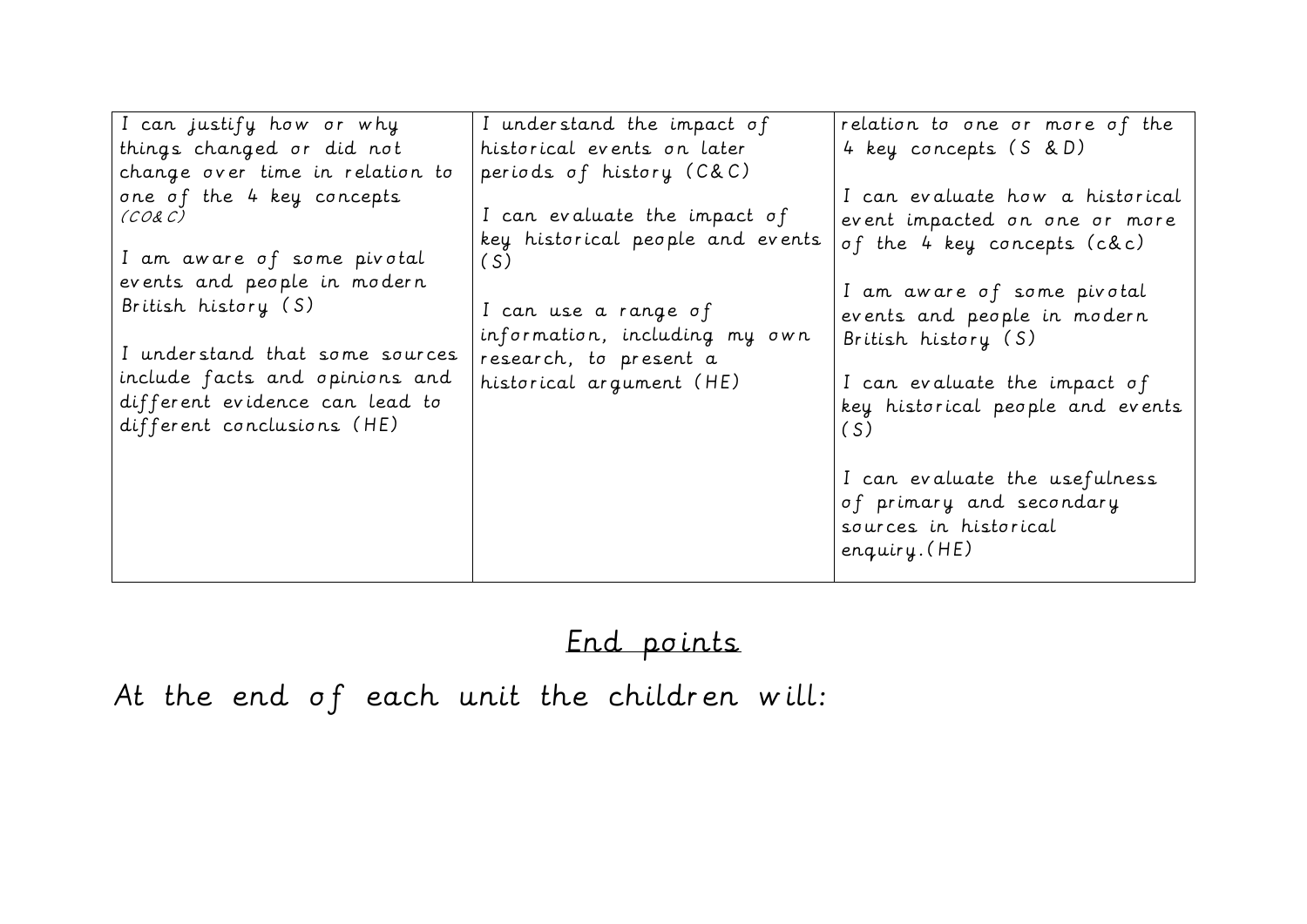| Know:<br>Know:<br>Know:<br>Where different events fit on a timeline<br>That the EIC occurred at a similar time<br>relative to the fishing industry in Hull<br>to Mayan and events in Benin<br>How planes differed during WW2 to<br>What class of people worked in Hull's<br>About the spread of Islam in the<br>modern day<br>Middle East<br>fishing industry<br>How the Battle of Britain was won<br>About the Triple Trawler disaster and<br>How Baghdad developed as a city and                                                                                                                                                                                                                                                                                                                                                                                                                                                                                                                                                                                                                                                | Autumn                                  | Spring            | Summer                                                                                                                                                                                                                                                                                                                                          |
|-----------------------------------------------------------------------------------------------------------------------------------------------------------------------------------------------------------------------------------------------------------------------------------------------------------------------------------------------------------------------------------------------------------------------------------------------------------------------------------------------------------------------------------------------------------------------------------------------------------------------------------------------------------------------------------------------------------------------------------------------------------------------------------------------------------------------------------------------------------------------------------------------------------------------------------------------------------------------------------------------------------------------------------------------------------------------------------------------------------------------------------|-----------------------------------------|-------------------|-------------------------------------------------------------------------------------------------------------------------------------------------------------------------------------------------------------------------------------------------------------------------------------------------------------------------------------------------|
| history of Hull's Martitime history<br>How everyday life in Baghdad<br>And the impact and consequences this<br>compared with other civilisations that<br>as a strategic port<br>existed at a similar time.<br>caused<br>the Battle of Britain had been lost<br>About trade and travel including the<br>Own written historical argument of the<br>work of Big Lil<br>silk road and spice routes<br>What caused the decline in Hull's<br>And know how to:<br>fishing industry and what impact this<br>And know how to:<br>Use sources of information to<br>had on Hull using a variety of sources<br>Use existing knowledge to present an<br>determine information and evaluate<br>and evidence<br>argument as to which civilisation was<br>the most developed, early Isalam,<br>And know how to:<br>Mayan ot BeninI can use a range of<br>information, including my own<br>evaluation.<br>Use different sources of information to<br>draw conclusions and support opinions<br>research, to present a historical<br>argument<br>Apply these skills towards historical<br>debates with supporting evidence to<br>back facts/opinions | linking this to other key events in the | how is also fell. | The key points in time relating to WW2<br>The key events in the Battle of Britain<br>That Hull subsequently was a heavily<br>bombed city due to its location and use<br>How life may have been different if<br>their reliability and effectiveness whilst<br>presenting this evidence in a variety of<br>ways e.g. historical argument, debate, |

Year 6 History – Autumn Term 2

Hull and Proud (Fishing Trade)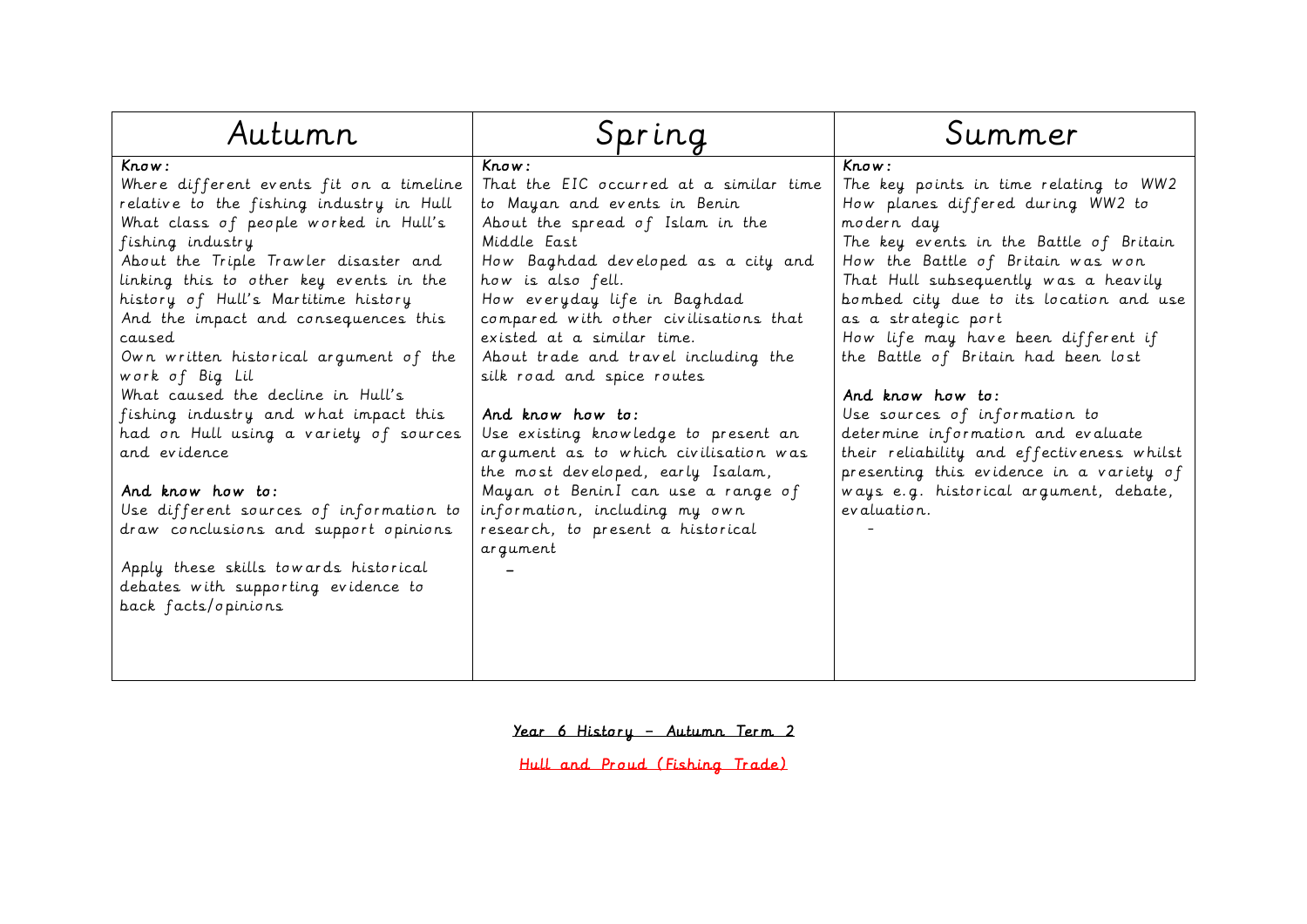National Curriculum: A local history study: - A depth study linked to one of the British areas of study listed above - A study over time tracing how several aspects of national history are reflected in the locality (this can go beyond 1066) -A study of an aspect of history or a site dating from a period beyond 1066 that is significant in the locality.

### Key concepts Addressed

 $\bullet$  . The set of  $\bullet$ 

- Community and culture (architecture, art, civilisation, communication, economy, inspiration, myth, nation, religion, settlement, story, trade)
- Conflict and disaster (conquest, liberation, occupation, military, peace, plague, surrender, treaty, war)
- Exploration and invention (discovery, migration, navigation, progress, tools)
- Hierarchy and power (country, democracy, empire, equality, government, law, monarchy, oppression, parliament, politics, poverty, slavery)



Delivered through the following second order concepts

| Chronology | Similarity<br>α | Cause &     | Continuity | Sianificance | Historical |
|------------|-----------------|-------------|------------|--------------|------------|
|            | Difference      | Consequence | Change     |              | Enquiry    |
|            |                 | Ŀ           | CO & C)    |              | 'HE.       |

- I can summarise and evaluate events on a timeline in relation to key concepts or themes (industry and technology)  $(C)$
- I can explain the differences in the lives of people from different social classes, cultures, religions or race (S&D)
- I understand the impact of historical events on later periods of history (C&C)
- I can justify how or why things changed or did not change over time in relation to one of the 4 key concepts (CO&C)
- I am aware of some pivotal events and people in modern British history (S)
- I understand that some sources include facts and opinions and different evidence can lead to different conclusions (HE)

ACTIVITIES – WRITTEN ESPECIALLY WILL NEED TO BE TAILORED TO THE ABILITIES OF ALL CHILDREN.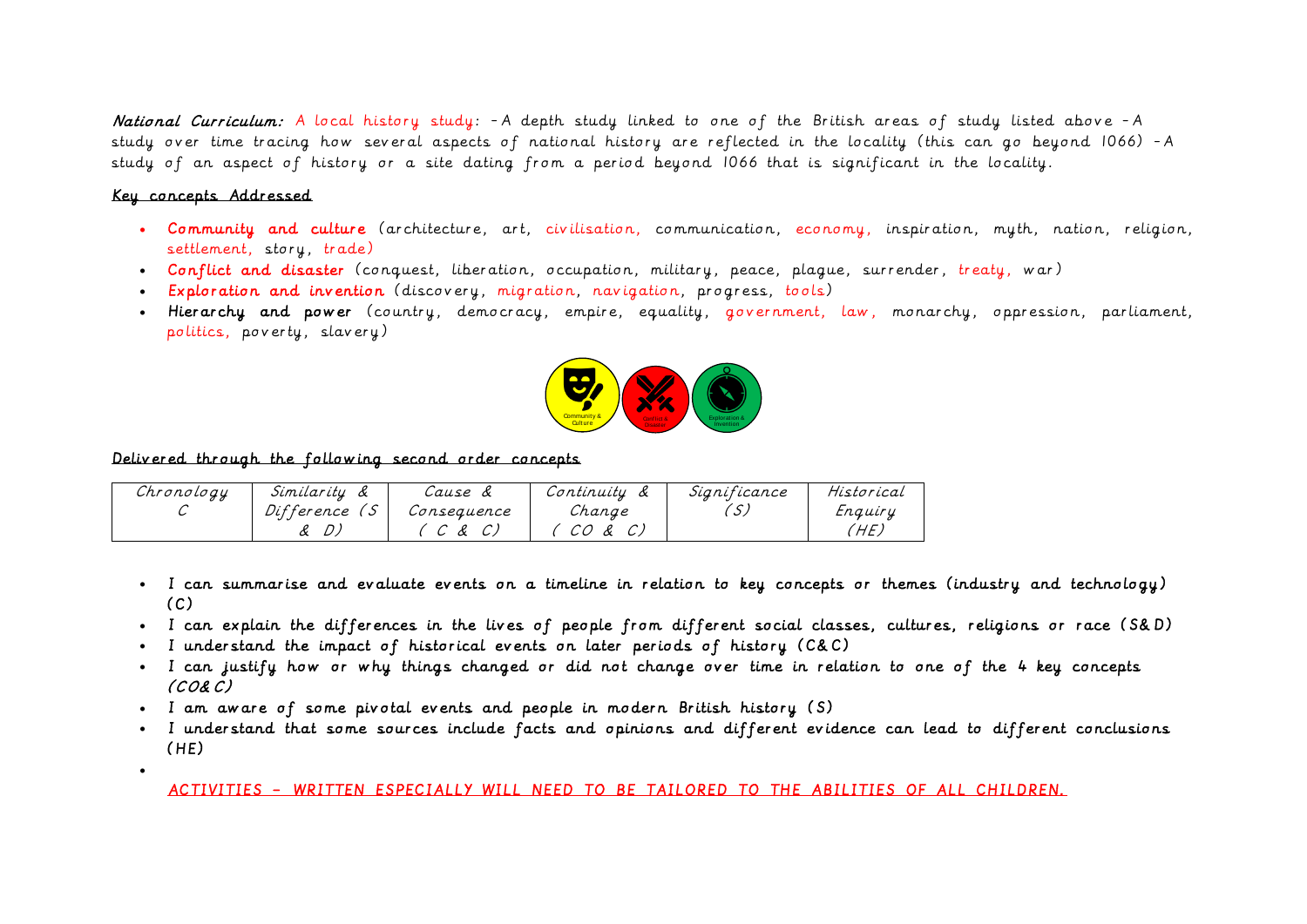| Lesson | Objective               | Activity                                                                                                                                                                                                                                                                                     |
|--------|-------------------------|----------------------------------------------------------------------------------------------------------------------------------------------------------------------------------------------------------------------------------------------------------------------------------------------|
|        | I can summarise and     | Why was Hull once known as the greatest                                                                                                                                                                                                                                                      |
|        | evaluate events on a    | maritime city?                                                                                                                                                                                                                                                                               |
|        | timeline in relation to |                                                                                                                                                                                                                                                                                              |
|        | key concepts or themes  | Introduce key vocabulary - comprehension of                                                                                                                                                                                                                                                  |
|        | (industry and           | word meaning: marine, whaling, fishing,                                                                                                                                                                                                                                                      |
|        | $technology)$ (C)       | trawler, industry, trade, technology,<br>port/harbour                                                                                                                                                                                                                                        |
|        |                         |                                                                                                                                                                                                                                                                                              |
|        |                         | Read and create a timeline of dates from                                                                                                                                                                                                                                                     |
|        |                         | relevant documents:                                                                                                                                                                                                                                                                          |
|        |                         | I. mylearning.org - search 'Hull's<br>fishing industry' and type in Hull                                                                                                                                                                                                                     |
|        |                         | whaling industry                                                                                                                                                                                                                                                                             |
|        |                         | 2. KCOM site > History of Hull's                                                                                                                                                                                                                                                             |
|        |                         | whaling industry                                                                                                                                                                                                                                                                             |
|        |                         | Outcome: A timeline of Hull's Whaling &<br>Fishing History                                                                                                                                                                                                                                   |
|        |                         | Summarise: produce a short summary (either<br>pose a question e.g. Why did the whaling<br>industry decline? Short paragraph) evaluating<br>how the fishing industry has changed in Hull<br>from earliest date on timeline to present day.<br>Identify key/significant events/turning points. |
|        |                         | S & L : debate/discussion around whaling<br>and impact it has had on environment,                                                                                                                                                                                                            |
|        |                         | towns, trades                                                                                                                                                                                                                                                                                |

### Before start of this unit, children should visit Hull Maritime Museum during Autumn Term 1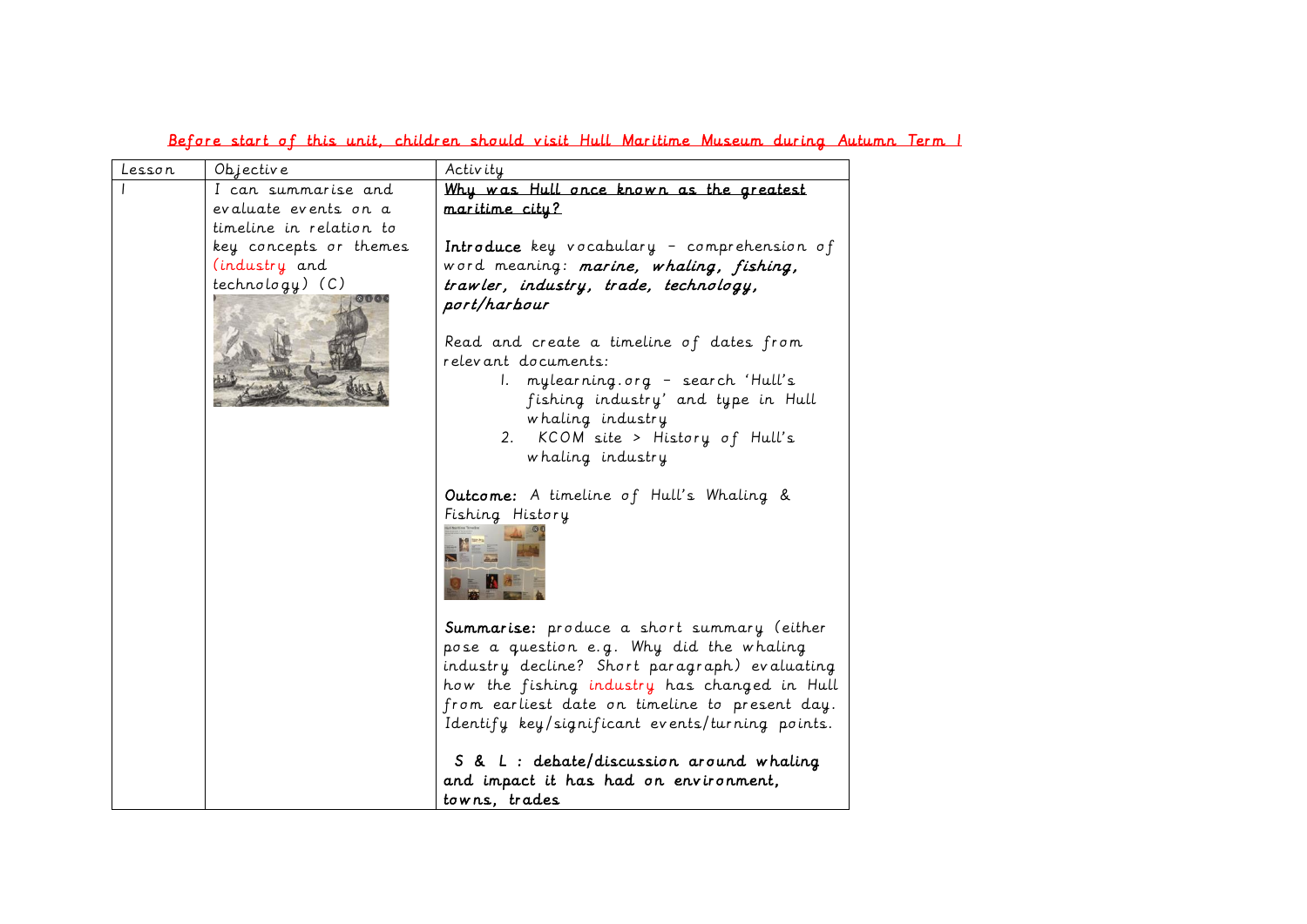| 2 | I can explain the<br>differences in the lives<br>of people from different<br>social classes, cultures,<br>religions or race (S&D) | What was it like to be a whaler?<br>Introduce key vocabulary - comprehension of<br>word meaning: marine, whaling, fishing,<br>trawler, industry, trade, technology,<br>port/harbour, blubber, harpoon, sperm whale<br>(different species), vessel                                             |
|---|-----------------------------------------------------------------------------------------------------------------------------------|-----------------------------------------------------------------------------------------------------------------------------------------------------------------------------------------------------------------------------------------------------------------------------------------------|
|   |                                                                                                                                   | Introduction: show chn powerful images of<br>whalers at sea, working on trawlers, back at<br>harbours, images of whales/ships turned<br>over, tiny boats, storms, vessels                                                                                                                     |
|   |                                                                                                                                   | Hook: Show video of a whaler on boat if<br>possible:                                                                                                                                                                                                                                          |
|   |                                                                                                                                   | Resource below to look at the profession and<br>daily life/tasks<br>https://www.kcomhome.com/hull2017/news/the-<br>history-of-hull-s-whaling-<br>industry/?kcomid=b47ld883-7e4e-45f8-932b-<br>c8e355e85135                                                                                    |
|   |                                                                                                                                   | Outcome: diary entry of a whaler. Write 'a<br>day in the life of' hunting & killing sperm<br>whale, then returning back to main vessel to<br>then gut it, get blubber, throw waste<br>overboard. Conditions on board,<br>dangers/risks, weather, pay (was it worth<br>it?), feelings/emotions |
|   |                                                                                                                                   | S & L: would you want to be a whaler?<br>Why? Pros/cons                                                                                                                                                                                                                                       |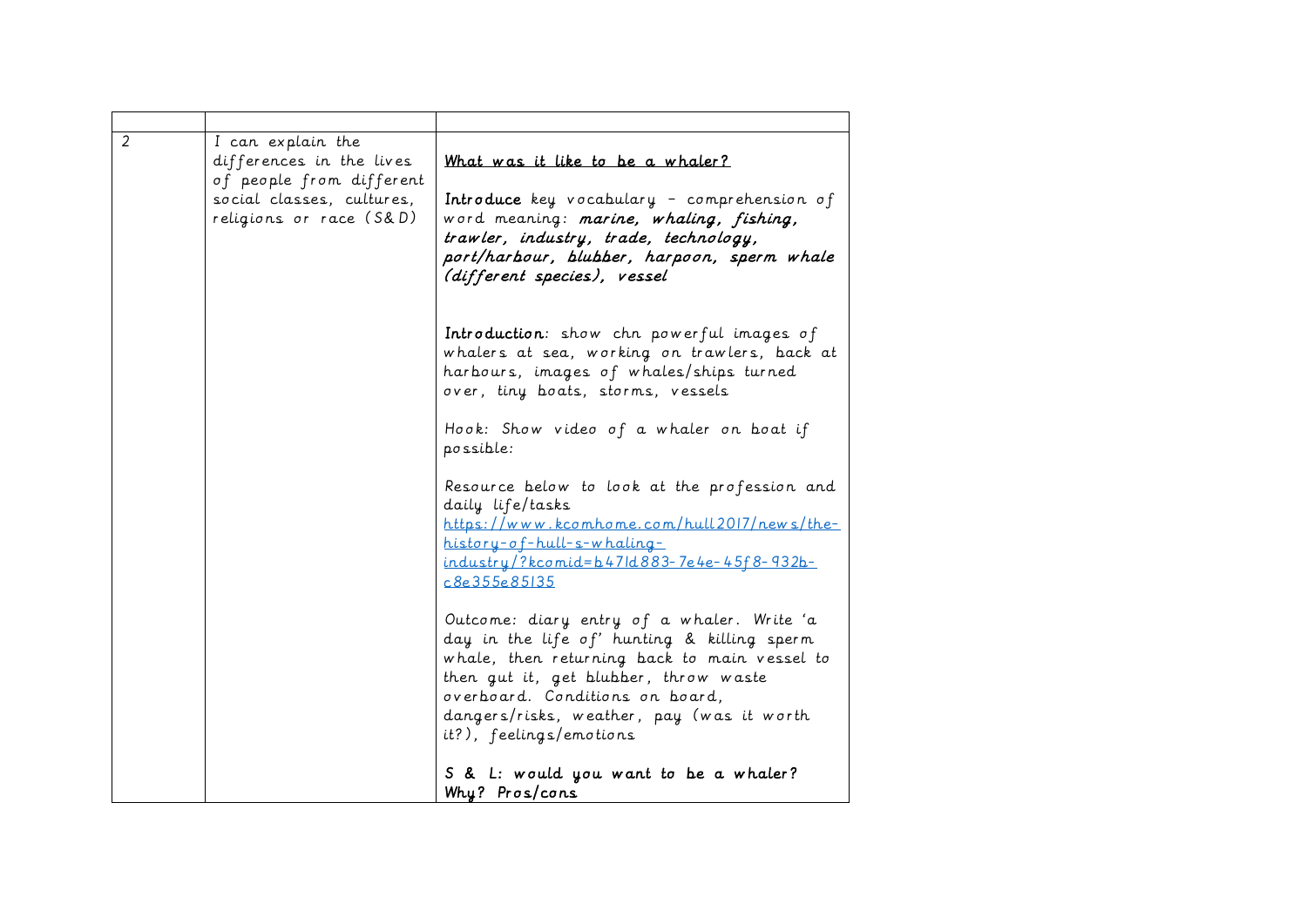| $\overline{3}$ | I understand the impact  |                                                                                                                                 |
|----------------|--------------------------|---------------------------------------------------------------------------------------------------------------------------------|
|                | of historical events on  | Triple Trawler Disaster 1968                                                                                                    |
|                | later periods of history |                                                                                                                                 |
|                | (C&C)                    | Introduce key vocabulary - comprehension of<br>word meaning: marine, whaling, fishing,<br>trawler, industry, trade, technology, |
|                |                          | port/harbour, perish, survivor, victim,<br>disaster                                                                             |
|                |                          |                                                                                                                                 |
|                |                          | Revisit timeline regarding how whaling<br>industry ended and fishing industry took<br>over.                                     |
|                |                          | Discuss why Hull was an important fishing<br>port - due to location and cheap work force.                                       |
|                |                          | Touch on dangers of whalers and discuss<br>was being a fisherman any safer?                                                     |
|                |                          | https://www.bbc.co.uk/news/uk-england-<br>humber-42253251                                                                       |
|                |                          | Use BBC website link above: video footage<br>and recount of Harry Edom, only survivor<br>(still alive today)                    |
|                |                          |                                                                                                                                 |
|                |                          | Outcome: short new spaper report, headline,<br>based on third trawler sinking, refer                                            |
|                |                          | previous 2 trawler's sinking.                                                                                                   |
|                |                          | Who/what/where/when/why/how? Interesting                                                                                        |
|                |                          | facts e.g. who survived?                                                                                                        |
|                |                          | S + L: film each other being new sreaders                                                                                       |
|                |                          | reading out the report.                                                                                                         |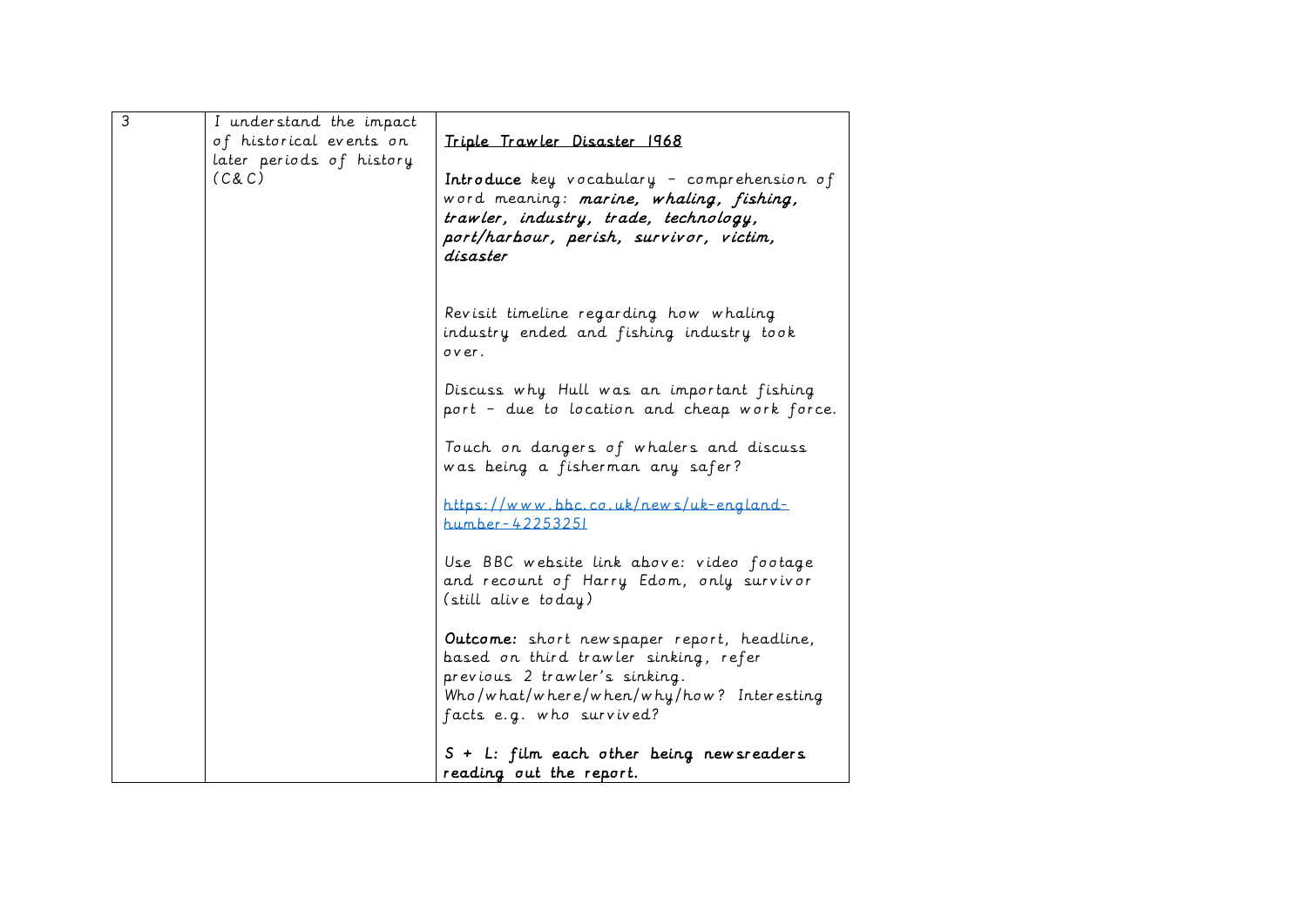| $\frac{1}{2}$ | I am aware of some                      | Who was Big Lil?                                                                                                                                                                                                                                                                                                                                                                                                                                                               |
|---------------|-----------------------------------------|--------------------------------------------------------------------------------------------------------------------------------------------------------------------------------------------------------------------------------------------------------------------------------------------------------------------------------------------------------------------------------------------------------------------------------------------------------------------------------|
|               | pivotal events and                      |                                                                                                                                                                                                                                                                                                                                                                                                                                                                                |
|               | people in modern British<br>history (S) | <b>Introduce</b> key vocabulary - comprehension of<br>word meaning: campaign, petition, persuade,<br>headscarf, revolution, revolutionaries,<br>rebellion, threat                                                                                                                                                                                                                                                                                                              |
|               |                                         | Recap on Triple Trawler Disaster and how<br>terrible it was, and effect it had on the<br>people of Hull.                                                                                                                                                                                                                                                                                                                                                                       |
|               |                                         | Tell the children they need to prepare some<br>questions to ask 'Big Lil' -see BBC resource<br>below for resources<br>https://www.bbc.co.uk/news/uk-england-<br>humber-42253251                                                                                                                                                                                                                                                                                                |
|               |                                         | S + L: What did Big Lil want to achieve?<br>Why/how did she do it?<br>Children ask questions they have for Big Lil<br>and teacher answers as Big Lil (hot seat).                                                                                                                                                                                                                                                                                                               |
|               |                                         | Outcome: chn produce a simple persuasive<br>written outcome explaining why they are<br>following Big Lil's campaign and what it will<br>achieve. E.g. 'I am following Big Lil<br>because<br>I. She has united all the fishermen's wives<br>of Hull in their fight for justice as too<br>many men have been lost at sea. 2. I<br>believe all trawlers should be made safer<br>and have radio contact. All fishermen should<br>have that on board in case of a disaster.<br>Etc. |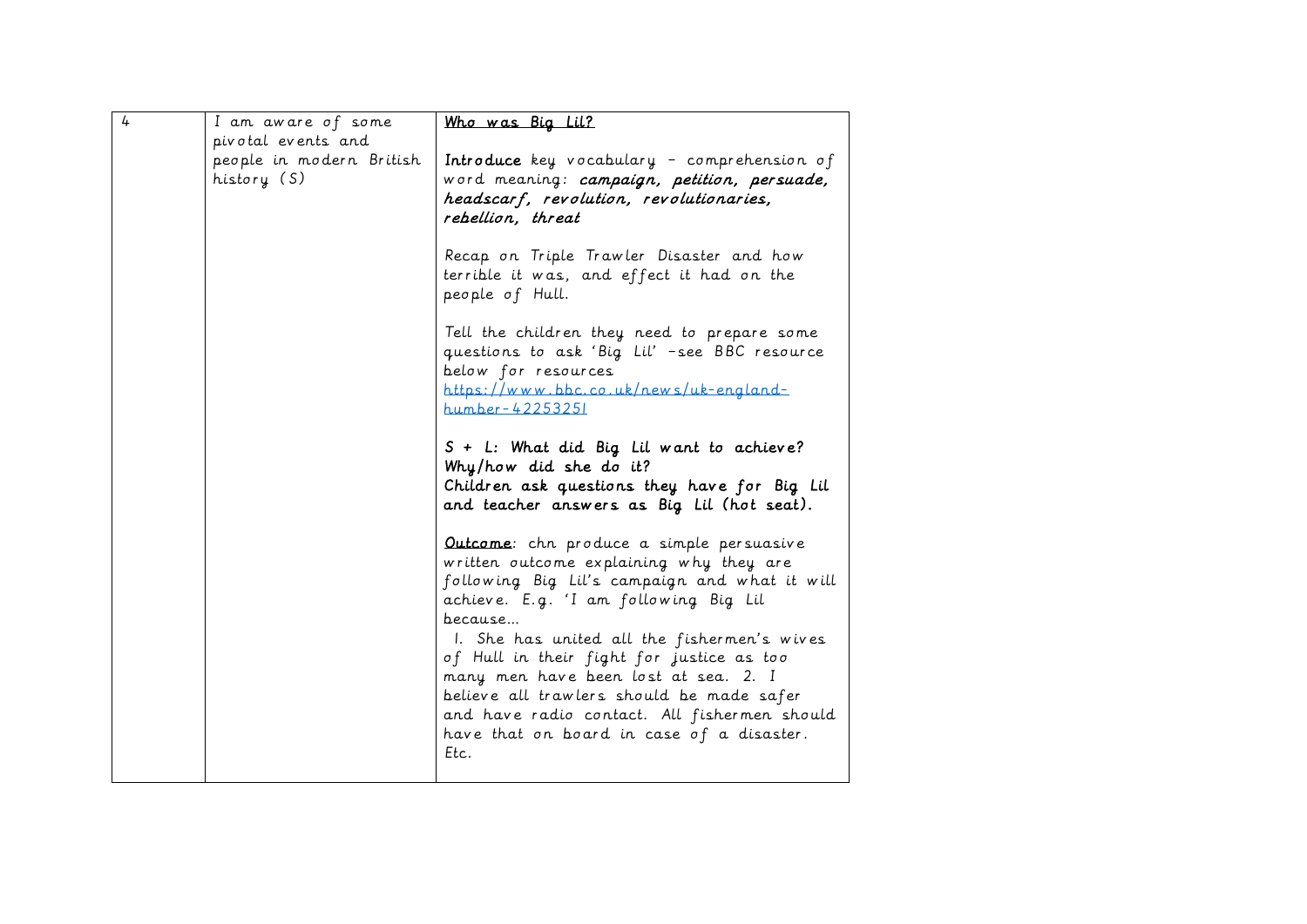| $\overline{5}$ | I understand that some<br>sources include facts<br>and opinions and<br>different evidence can<br>lead to different<br>conclusions (HE) | $S+L$ - debate: Should we ban fishing in the<br>North Sea? - pros and cons of whaling and<br>fishing.<br>Recap previous lessons' learning on the<br>fishing industry and all that has happened,<br>from over fishing, its dangers on the lives<br>of men and women, impact and effect on<br>$env$ ir on ment/livelihoods.<br>Split into FOR/AGAINST teams, think of key<br>points and pros/cons. What would happen if<br>we stopped fishing? |
|----------------|----------------------------------------------------------------------------------------------------------------------------------------|----------------------------------------------------------------------------------------------------------------------------------------------------------------------------------------------------------------------------------------------------------------------------------------------------------------------------------------------------------------------------------------------------------------------------------------------|
|                |                                                                                                                                        | Outcome: table of pros/cons under the debate<br>question.                                                                                                                                                                                                                                                                                                                                                                                    |
| 6              | I can justify how or<br>why things changed or<br>did not change over<br>time in relation to one<br>of the 4 key concepts<br>(CO& C)    | How has the fishing and whaling industry<br>changed in Hull changed over time?<br>Outcome: The Big Question: produce a written<br>paragraph in response to this posed<br>question, "Would you like to be a fishermen?<br>Give facts and reasons, refer to timeline.                                                                                                                                                                          |
|                | provided within each individual lesson plan.                                                                                           | Vocabulary - introduce at the start of each lesson to ensure children's<br>comprehension of word meaning and accessing learning. Key vocabulary                                                                                                                                                                                                                                                                                              |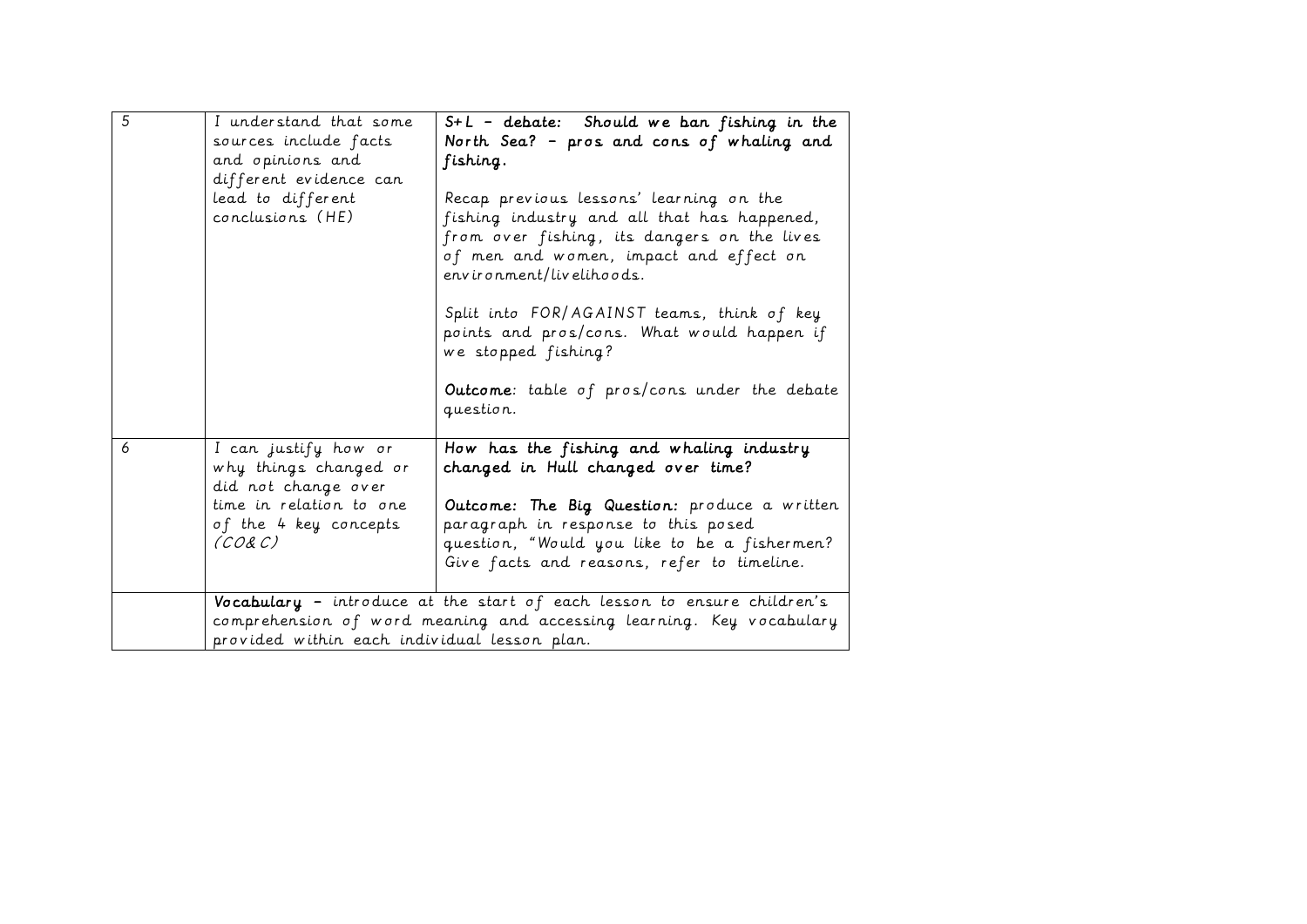### Year 6 History – Spring Term 2 A Study of Early Islamic Civilisation

National Curriculum: A non-European society that provides contrasts with British history - one study chosen. Early Islamic Civilisation including a study of Baghdad



# Key concepts:

### Second Order Concepts

| Chronology | Similarity | Cause       | Continuity      | Significance | Historical |
|------------|------------|-------------|-----------------|--------------|------------|
|            | Difference | Consequence | Change          |              | Enquiry    |
|            |            | Ŀ           | CO.<br>$\alpha$ |              | HE.        |

- I understand the chronology of key events in periods I am studying and how this time relates to other key periods in history (C)
- I can explain the differences in the lives of people from different social classes, cultures, religions or race (S&D)
- I can undertake research in order to find similarities and differences between two or more periods of history and draw my own conclusions in relation to one or more of the 4 key concepts (S &D)
- I understand the impact of historical events on later periods of history (C&C)
- I can evaluate the impact of key historical people and events (S)
- I can use a range of information, including my own research, to present a historical argument (HE)

### ACTIVITIES – WRITTEN ESPECIALLY WILL NEED TO BE TAILORED TO THE ABILITIES OF ALL CHILDREN.

| <u>Lesson</u> | Objective                     | Activity                                        |
|---------------|-------------------------------|-------------------------------------------------|
|               | Prior Learning                | Islamic period - 762 Ad - 1258 AD               |
|               | • I understand the chronology |                                                 |
|               | of key events in periods I    | Provide children with a broad timeline of       |
|               | am studying and how this      | historical periods covered so far within school |
|               | time relates to other key     | (stone age, bronze age, iron age) Ancient       |
|               | periods in history (C)        | Greece to Ancient Rome > Iron Age Britain       |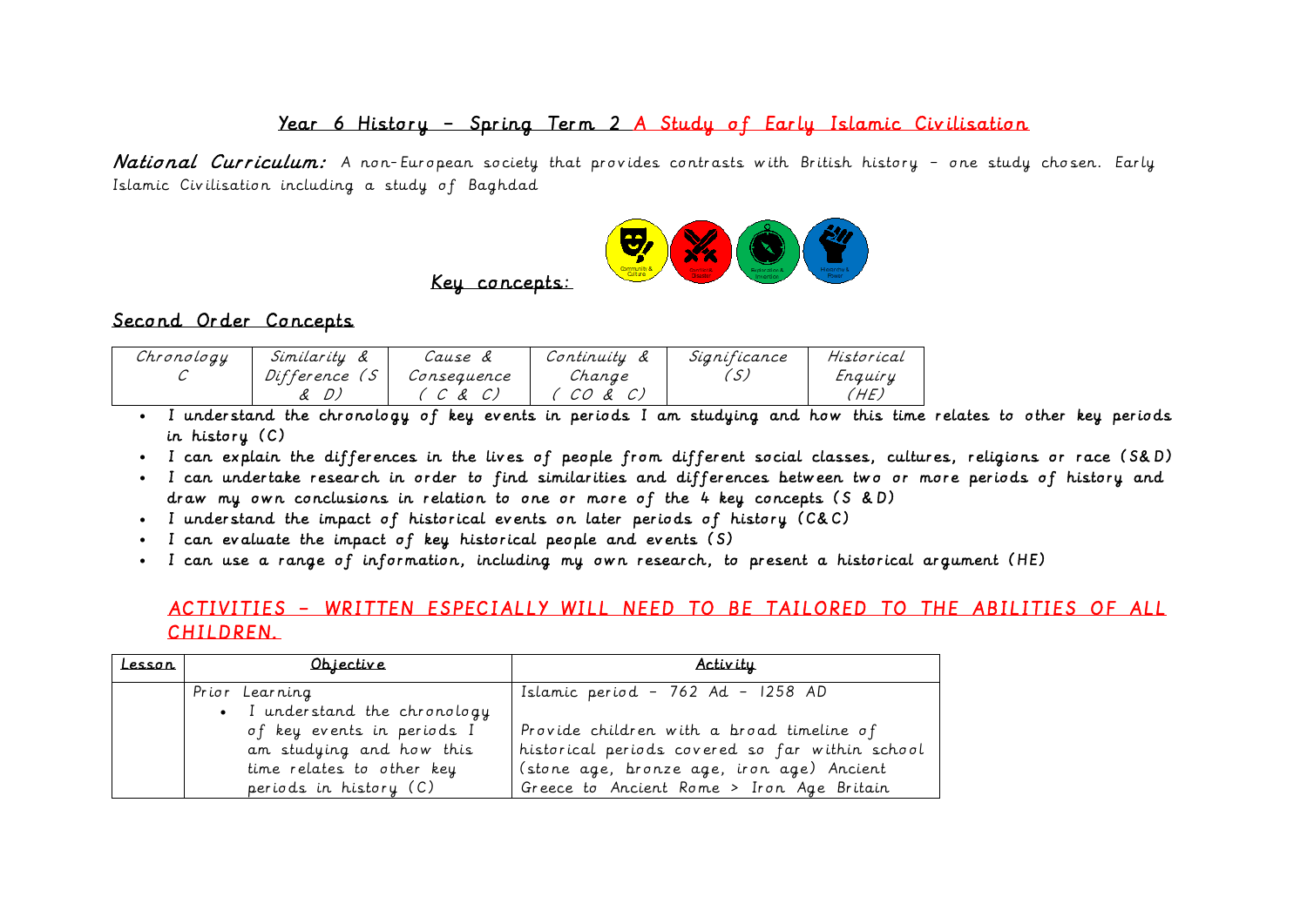|                                                                                                             | (Celts, Roman occupation) > Vikings in Britain><br>Great Fire of London 1666 > Victorians > Amy<br>Johnson > WW2<br>Check understanding of BC and AD by looking<br>at images of Early Islamic civilisation.<br>Children will predict, then know when the<br>period of time is alongside other historical<br>periods and recall what they can remember of<br>these historical periods (armies, lifestyle,<br>leaders, invasions)<br>Geography - children will know why<br>settlements are built near rivers.                                                                                                                                                                                                                                                                        |
|-------------------------------------------------------------------------------------------------------------|------------------------------------------------------------------------------------------------------------------------------------------------------------------------------------------------------------------------------------------------------------------------------------------------------------------------------------------------------------------------------------------------------------------------------------------------------------------------------------------------------------------------------------------------------------------------------------------------------------------------------------------------------------------------------------------------------------------------------------------------------------------------------------|
| I can use a range of<br>information, including my<br>own research, to present a<br>historical argument (HE) | Question: Why did Baghdad rise to become a<br>powerful hub in the Middle East?<br>Vocabulary: culture, trade, hub, river, seas,<br>fertile, crops, central, wealth, climate,<br>Stoneferry Starter: Locate Baghdad on a world<br>map and answer why is this a good location<br>for a city. Label key factors of its position<br>(e.g. location to water, farming, trade)<br>Lesson: Research the location of Baghdad<br>using the three maps (secondary sources)<br>children to understand that trade routes,<br>rivers, seas, quality of land (crops) central<br>location within region) were all crucial in<br>locating the city.<br>Outcome: Write a short summary about why<br>each factor (rivers, seas, quality of land etc<br>) is crucial to location of a new settlement. |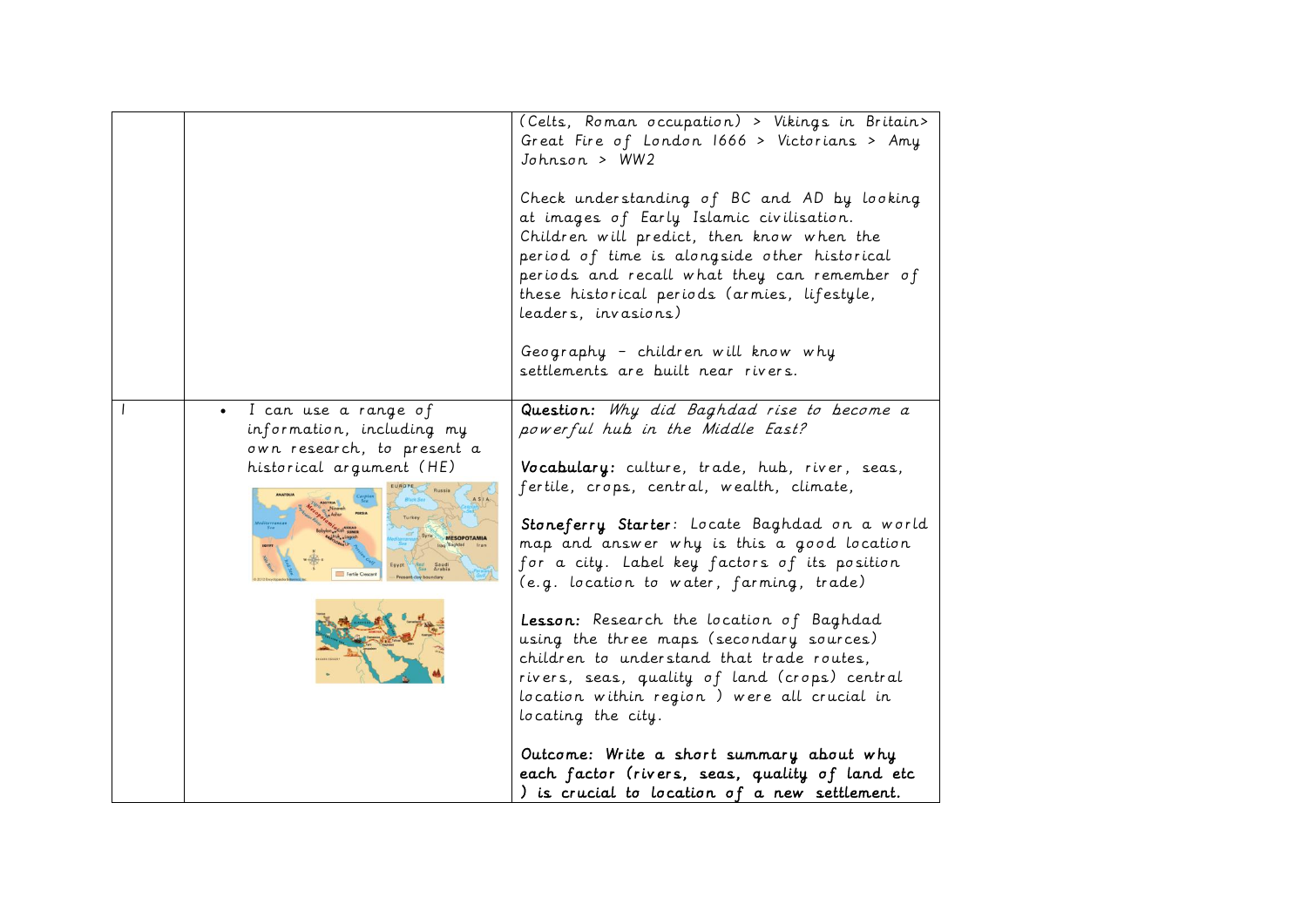|   |                                                                                                                                                                                                                                                                        | Add justification to these reasons to show<br>depth of progression from Year 5.                                                                                                                                                                                                                                                                                                                                                                                                                                                          |
|---|------------------------------------------------------------------------------------------------------------------------------------------------------------------------------------------------------------------------------------------------------------------------|------------------------------------------------------------------------------------------------------------------------------------------------------------------------------------------------------------------------------------------------------------------------------------------------------------------------------------------------------------------------------------------------------------------------------------------------------------------------------------------------------------------------------------------|
|   |                                                                                                                                                                                                                                                                        | Plenary: Why did the Vikings want to come to<br>Britain? (Quality of land, crops, weather).<br>Why would people want to come to Baghdad?                                                                                                                                                                                                                                                                                                                                                                                                 |
| 2 | I can undertake research in<br>order to find similarities and<br>differences between two or<br>more periods of history<br>(period I - Baghdad, period 2<br>- Vikings)<br>and draw my own<br>conclusions in relation to one<br>or more of the 4 key<br>concepts (S & D) | Question: How is Baghdad similar and<br>different to an established Viking settlement?<br>Vocabulary: moat, structure, defensive, walled,<br>fields, fortified<br>Stoneferry Starter: Once built, in 752 AD,<br>what do you notice about how Baghdad was<br>built and why do you think that was?<br>laghdad was built in 752 as the new capital of the Islamic Empire by the second<br>Abbasid caliph, al Mansur, and followed traditional Persian design.<br>It was built in a circle, about 1 km in diameter, with the mosque and guar |
|   |                                                                                                                                                                                                                                                                        | Lesson: Look at images (photos and<br>illustrations) of Viking settlements, and images<br>(photos and illustrations) of Baghdad in<br>AD752<br>S+L > discuss similarities and differences<br>between the two types of settlements,<br>buildings, houses, places of worship, trade,<br>defences, transport (e.g. boats, travel),<br>entertainment and culture.                                                                                                                                                                            |
|   |                                                                                                                                                                                                                                                                        | Outcome: write a conclusion Where would you<br>rather live? A Viking settlement or Baghdad?                                                                                                                                                                                                                                                                                                                                                                                                                                              |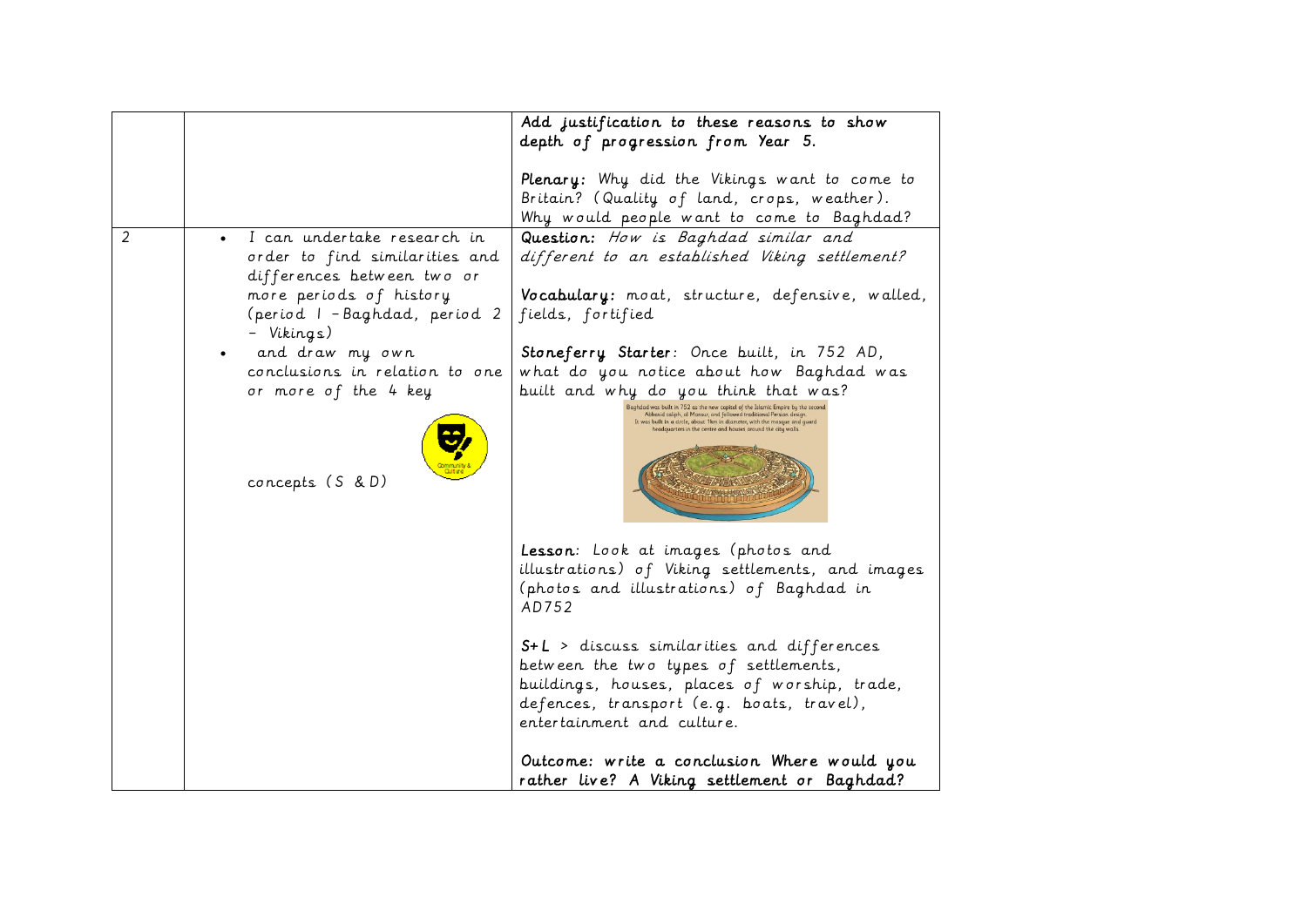|   |                                                                                                                                           | Why? Use evidence from the lesson to support<br>your reasons. Vote at the end -whole class.                                                                                                                                                                                                                                                            |
|---|-------------------------------------------------------------------------------------------------------------------------------------------|--------------------------------------------------------------------------------------------------------------------------------------------------------------------------------------------------------------------------------------------------------------------------------------------------------------------------------------------------------|
|   |                                                                                                                                           | Plenary (S+L): make a judgment on which<br>society was living in a more advanced way.<br>Although Vikings were around in 750AD Britain<br>(West), Baghdad (East) was more developed<br>and advanced in comparison.                                                                                                                                     |
| 3 | • I can explain the<br>differences in the lives<br>of people from<br>different social<br>classes, cultures,<br>religions or race<br>(S&D) | Question: What value did Baghdad put on<br>learning and education? (compared to the<br>Vikings)<br>Vocabulary: education, House of Wisdom Bayt<br>Al-Hikma, scholar, Arab, Persian, theories,<br>algebra, scripture, collections, Caliph Harun<br>Al-Rashid<br>Stoneferry Starter: picture of a Roman<br>settlement with the question - did the Romans |
|   |                                                                                                                                           | think similar to the people that built Baghdad?<br>Lesson: (Bayt Al-Hikma, or 'The House of<br>Wisdom', was built in AD 830 in Baghdad. It                                                                                                                                                                                                             |
|   |                                                                                                                                           | was founded by Caliph Harun Al-Rashid. He<br>encouraged learning and invited scholars of<br>different faiths to his court and treated them<br>with great respect).<br>Use a House of Wisdom PowerPoint to<br>emphasise the importance of education and<br>learning to the Early Islamic Civilisation and                                               |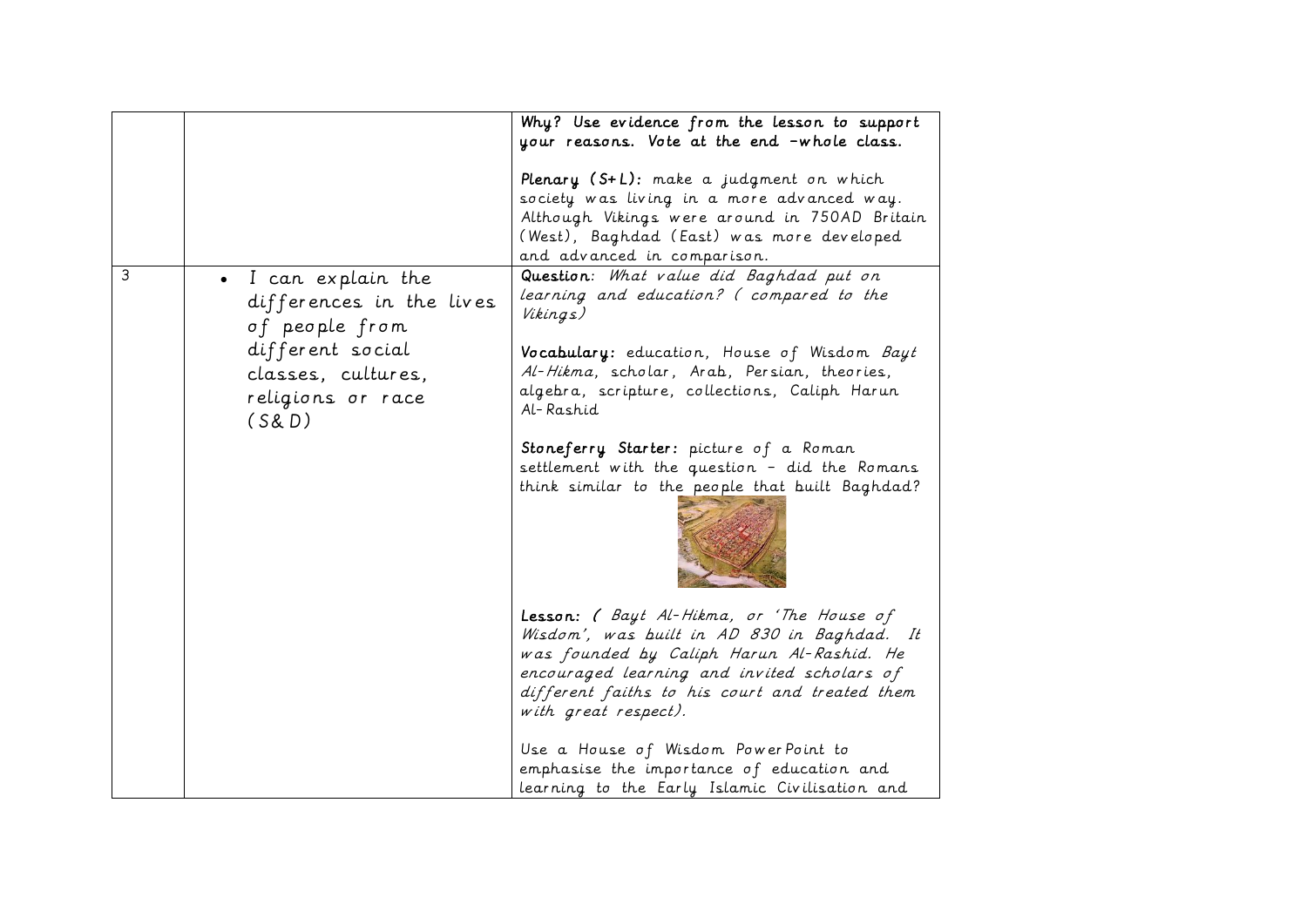| 4 | I understand the impact<br>of historical events on                                                                                                               | why they put so much emphasis on it. They<br>should know that Baghdad at that time was<br>the most educated city in the world with<br>exploration and travel and bringing a rich<br>culture back to Baghdad.<br>Contrast this with the Viking's and how they<br>transferred knowledge/education generationally<br>within a closed society.<br>Outcome: Write a letter as a scholar from<br>Britain who has visited the House of Wisdom<br>and is writing a letter home describing how<br>enriching the House of Wisdom is and what<br>has been learnt and discovered in Baghdad,<br>House of Wisdom (e research facility,<br>libraries, collections of books from all over<br>world etc)<br>Plenary: children to read their adverts out -<br>how persuasive and detailed are they?<br>Question: How did Baghdad's trade impact on<br>the rest of the world? |
|---|------------------------------------------------------------------------------------------------------------------------------------------------------------------|-------------------------------------------------------------------------------------------------------------------------------------------------------------------------------------------------------------------------------------------------------------------------------------------------------------------------------------------------------------------------------------------------------------------------------------------------------------------------------------------------------------------------------------------------------------------------------------------------------------------------------------------------------------------------------------------------------------------------------------------------------------------------------------------------------------------------------------------------------------|
|   | later periods of history<br>(C&C)                                                                                                                                | Vocabulary: silk road, spice routes, trade,<br>goods, pepper, cinnamon                                                                                                                                                                                                                                                                                                                                                                                                                                                                                                                                                                                                                                                                                                                                                                                      |
|   | Link to Yr5 Geography<br>You will need primary sources:<br>· pepper, ginger,<br>cinnamon, cloves,<br>nutmeg, cardamom,<br>silk, ivory,<br>sandalwood, porcelain, | Stoneferry Starter: show a picture of Hull<br>port, or a port - discuss what they can see<br>happening, what is it used for? Why are ports<br>important for a city?                                                                                                                                                                                                                                                                                                                                                                                                                                                                                                                                                                                                                                                                                         |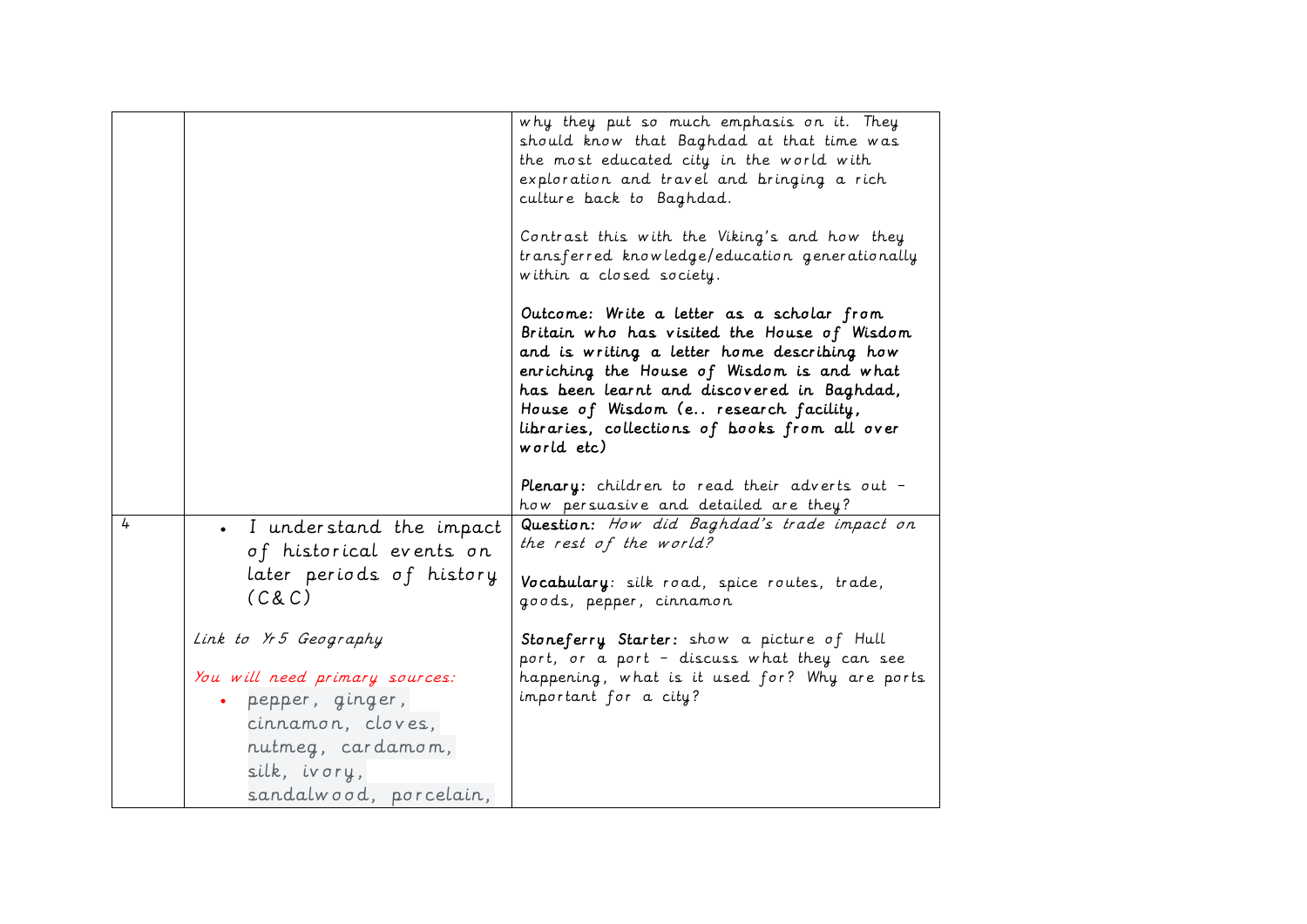cotton, tea, paper, salt, precious stones, incense, gold#

Website links (Hamilton trust):

[Animation explaining the](https://www.youtube.com/watch?v=vn3e37VWc0k)  [origins of the](https://www.youtube.com/watch?v=vn3e37VWc0k) 'Silk [Road](https://www.youtube.com/watch?v=vn3e37VWc0k)' – YouTube clip

[Biography of Leonardo](http://www.britannica.com/biography/Leonardo-Pisano)  [Pisano](http://www.britannica.com/biography/Leonardo-Pisano)</u> from britannica.com [Mapped locations of](http://www.silkroutes.net/SilkRoadMaps/PictureMapRoutes.jpg)  [traded resources](http://www.silkroutes.net/SilkRoadMaps/PictureMapRoutes.jpg) from silkroutes.net



Children need to be clear on the Silk Road and the Spice Route. Activity (practical) to show why Baghdad's central location was vital in trade but also enhanced its success as a city.

Open space – split chn into 4x key areas. Aim – show how Baghdad's position influenced trade. Game > Egypt – trade with Asia – they have to travel through the closest place to them (Baghdad) before continuing to Asia. Do same with other trades e.g Europe > Asia (but via Baghdad)

Europe

Baghdad

Asia

Egypt

2. spice trade – get out spices and herbs. Do they recognise them? Let them smell products? What are they used for? Where do they come from? Show PP (Twinkl) of Silk Road and discuss how Baghdad played such an important part in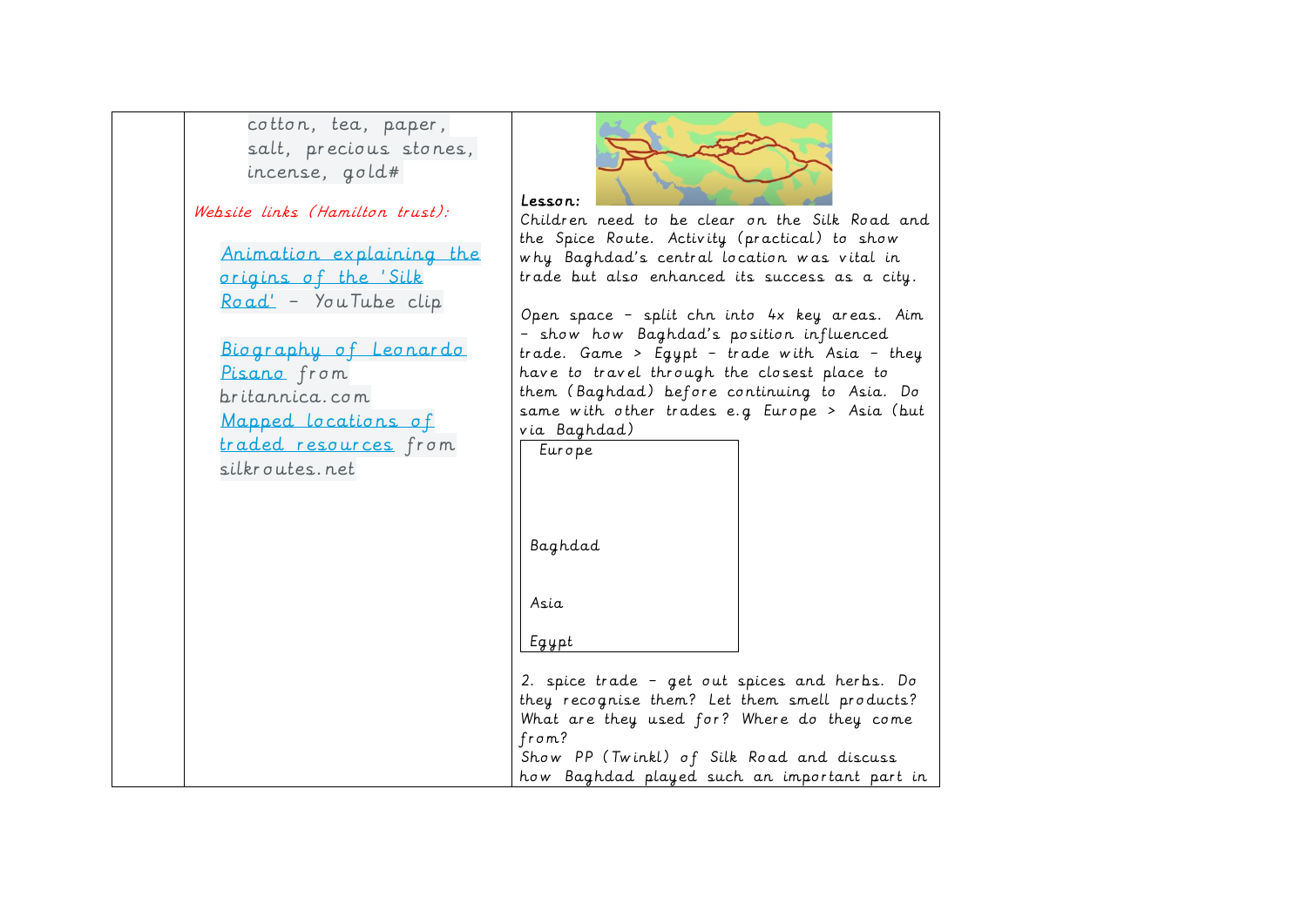|   |                                                                                                                                                                                 | trade and how this made links/connections<br>across several continents for trading.                                                                                                                                                                                                                                                                                                                 |
|---|---------------------------------------------------------------------------------------------------------------------------------------------------------------------------------|-----------------------------------------------------------------------------------------------------------------------------------------------------------------------------------------------------------------------------------------------------------------------------------------------------------------------------------------------------------------------------------------------------|
|   |                                                                                                                                                                                 | Outcome: write a job advert from Spices are<br>Us for the Baghdad Times who want to<br>employ a Spice Merchant. Include - must be<br>able to be away from home for lengthy<br>periods abroad, multi-lingual, excellent at<br>maths (trading, haggling), good<br>communicator, can read maps (Spice/silk<br>routes), be able to ride and control a camel,<br>extensive knowledge of spice usage etc. |
|   |                                                                                                                                                                                 | Plenary (S+:L): What would eating and food                                                                                                                                                                                                                                                                                                                                                          |
|   |                                                                                                                                                                                 | be like for us if cultured never traded goods<br>and products?                                                                                                                                                                                                                                                                                                                                      |
| 5 | • I can evaluate the                                                                                                                                                            | Question: Why did Baghdad fall?                                                                                                                                                                                                                                                                                                                                                                     |
|   | impact of key historical<br>people and events (S)<br>Teacher info:                                                                                                              | Vocabulary: Mongols, Asia, execution,<br>desecration, siege,                                                                                                                                                                                                                                                                                                                                        |
|   | The Siege of Baghdad. Mongols<br>from Asia attacked Islamic lands,                                                                                                              | Stoneferry Starter: Mind map of everything<br>learnt so far (assessment)                                                                                                                                                                                                                                                                                                                            |
|   | destroying the House of Wisdom<br>and burning Baghdad. They threw<br>millions of books into the river.<br>The city never recovered its former<br>glory, but the ideas lived on. | Lesson: children to learn about fall of<br>Baghdad and its destruction of key buildings,<br>execution of key leaders, how it never<br>recovered and resulting consequence.                                                                                                                                                                                                                          |
|   |                                                                                                                                                                                 | Children link this to attacks in previous units,<br>(e.g. Lindisfarne being ransacked by Vikings)                                                                                                                                                                                                                                                                                                   |
|   |                                                                                                                                                                                 | Outcome: New spaper report of key events (in<br>chronological order) of the attack and<br>destruction of Baghdad (writing outcome).<br>Use eyewitness accounts as primary source.                                                                                                                                                                                                                   |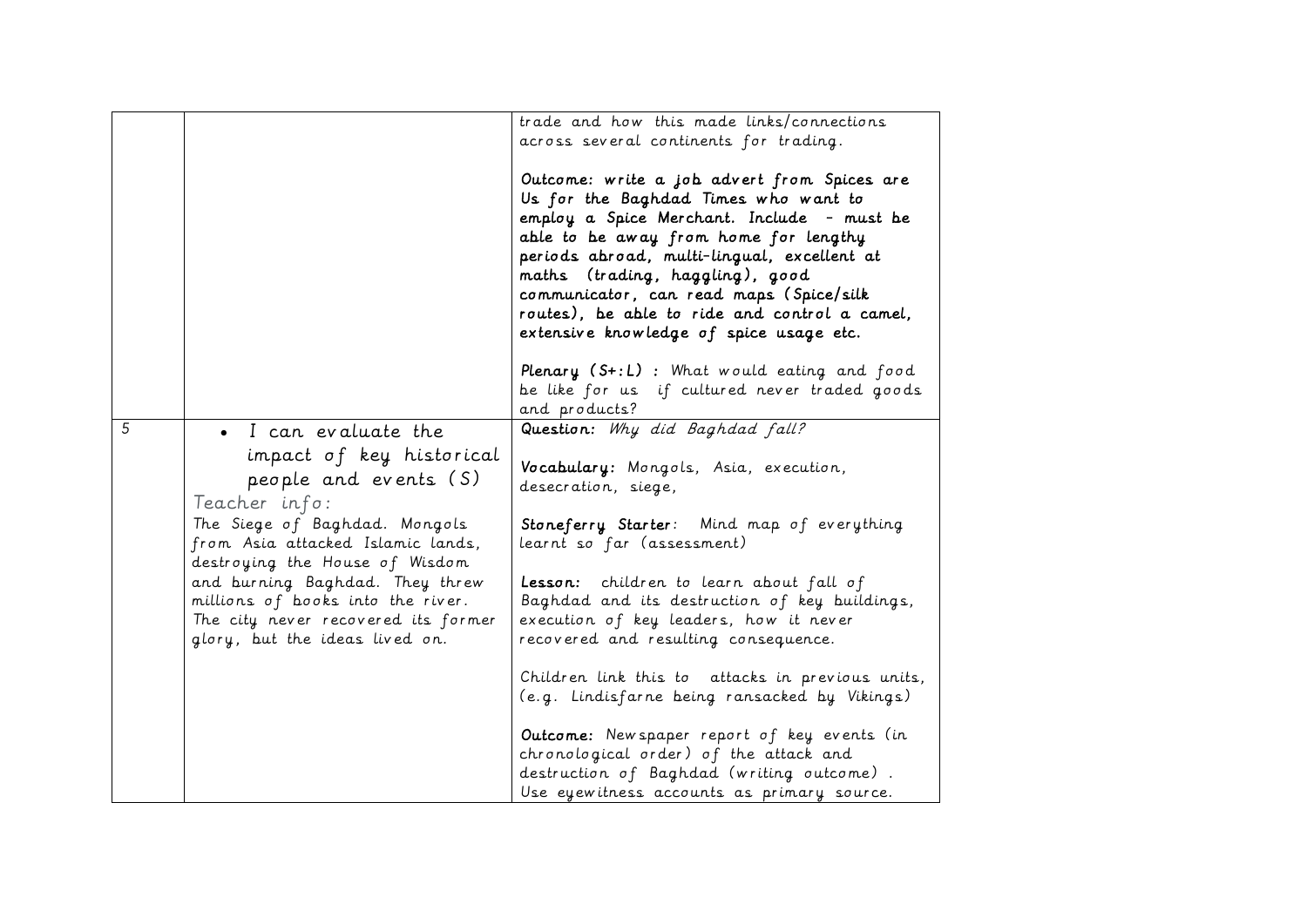|  | 71117<br>. .<br>مايا '<br>ື<br><u>ui uu</u> |
|--|---------------------------------------------|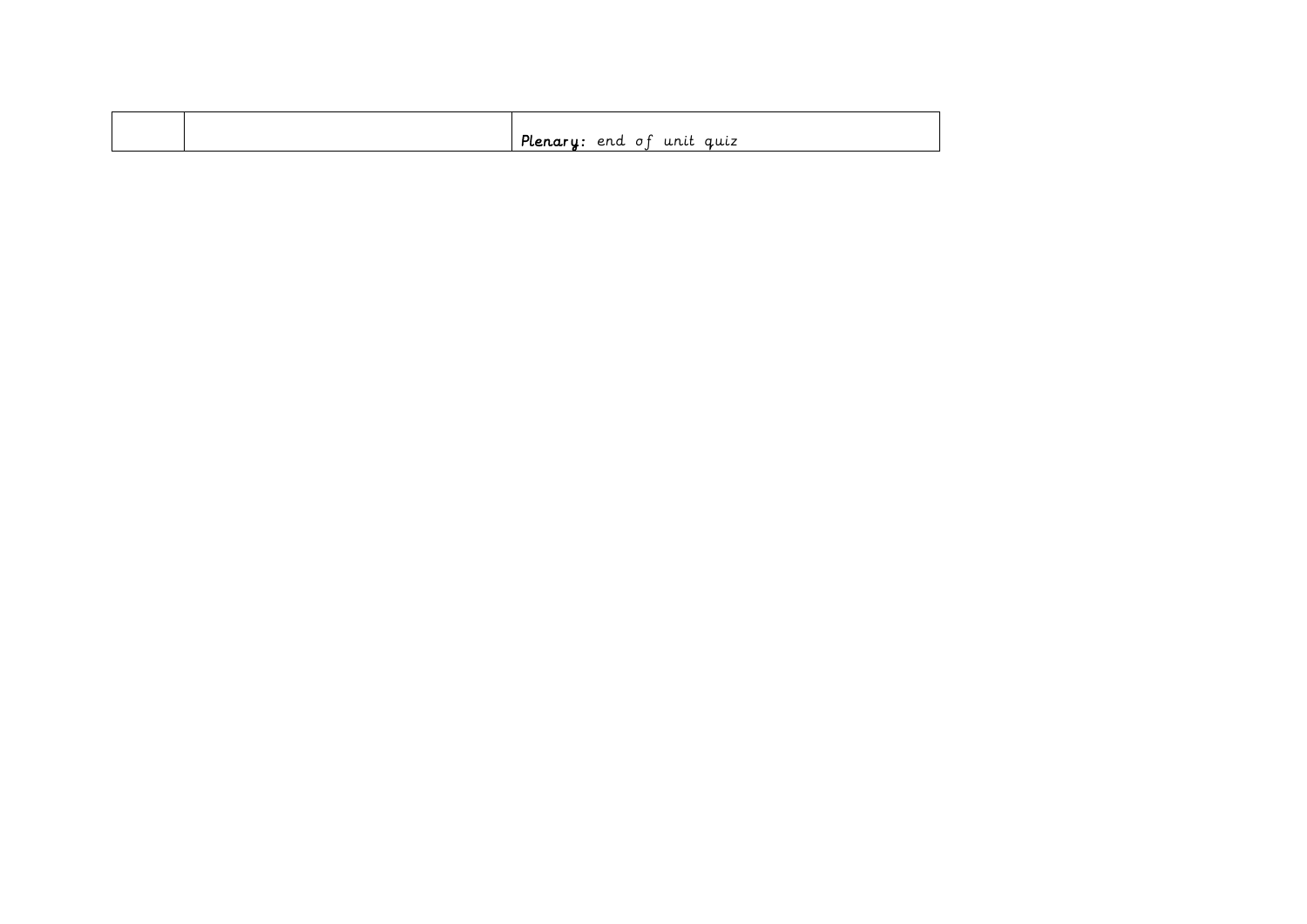#### **Year 6 History – Summer Term 2: Never Forget WW2**

### **National Curriculum**

-A significant turning point in British history: the Battle of Britain

-A study of an aspect of history or a site dating from a period beyond 1066 that is significant in the locality – Battle of Britain.

-A study of an aspect or theme in British history that extends pupils' chronological knowledge beyond 1066.



#### **Second Order Concepts**

| Chronology                                                                                                                                                                                                                                                                                                                                                                                                                                                                                                                                                                                                                                                                                      | Similarity &       | Cause &     | Continuity & Change | Significance | <b>Historical Enguiry</b> |
|-------------------------------------------------------------------------------------------------------------------------------------------------------------------------------------------------------------------------------------------------------------------------------------------------------------------------------------------------------------------------------------------------------------------------------------------------------------------------------------------------------------------------------------------------------------------------------------------------------------------------------------------------------------------------------------------------|--------------------|-------------|---------------------|--------------|---------------------------|
| С                                                                                                                                                                                                                                                                                                                                                                                                                                                                                                                                                                                                                                                                                               | Difference (S & D) | Consequence | ′ CO & C)           | (S)          | (HE)                      |
|                                                                                                                                                                                                                                                                                                                                                                                                                                                                                                                                                                                                                                                                                                 |                    | C & C)      |                     |              |                           |
|                                                                                                                                                                                                                                                                                                                                                                                                                                                                                                                                                                                                                                                                                                 |                    |             |                     |              |                           |
| I can summarise and evaluate events on a timeline in relation to key concepts or themes (eq: war) (C)<br>I can explain the differences in the lives of people from different social classes, cultures, religions or race (S&D)<br>$\bullet$<br>I can undertake research in order to find similarities and differences between two or more periods of history and draw my<br>$\bullet$<br>own conclusions in relation to one or more of the 4 key concepts (S &D)<br>I can evaluate how a historical event impacted on one or more of the 4 key concepts (c&c)<br>٠<br>I am aware of some pivotal events and people in modern British history (S) Neville Chamberlain and Winston Churchill<br>٠ |                    |             |                     |              |                           |
| I can evaluate the impact of key historical people and events (S)<br>٠                                                                                                                                                                                                                                                                                                                                                                                                                                                                                                                                                                                                                          |                    |             |                     |              |                           |

#### **ACTIVITIES – WRITTEN ESPECIALLY WILL NEED TO BE TAILORED TO THE ABILITIES OF ALL CHILDREN.**

**I can evaluate the usefulness of primary and secondary sources in historical enquiry.(HE)**

| <u>Lesson</u> | Objective                                                | <b>Activity</b>                                             |
|---------------|----------------------------------------------------------|-------------------------------------------------------------|
| Prior         | Prior Learning- In previous unit, Baghdad, children will | Recap on the fall of Baghdad > Who, what, where, when, why? |
| Learning      | have learnt about the fall of Baghdad. They will know    |                                                             |
|               | the city was destroyed and ransacked by the Mongols.     |                                                             |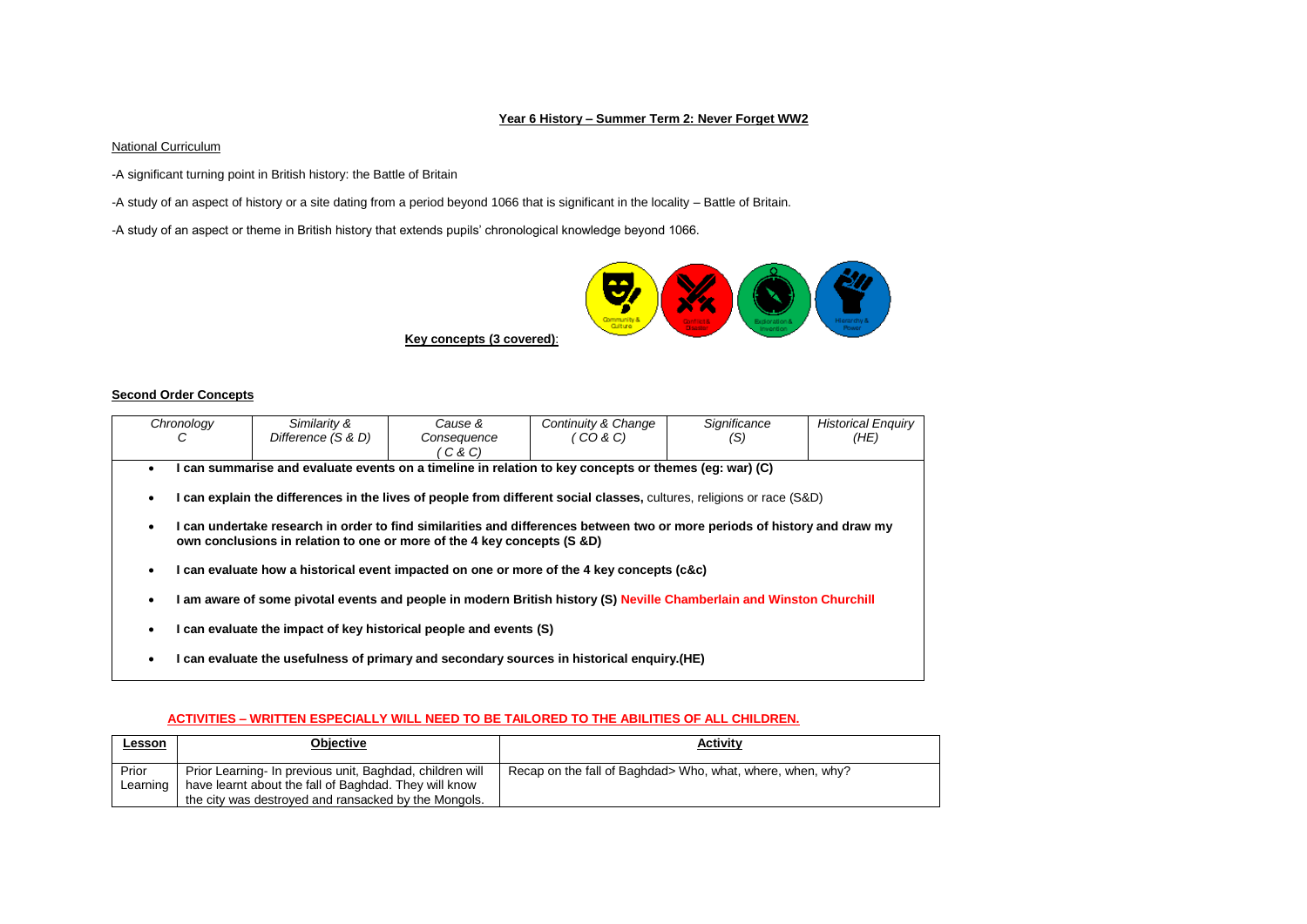|              | This impacted the city and its civilians. They will know<br>why Baghdad was a city that impacted the rest of the<br>world. E.g. maps, House of Wisdom, algebra.                                            | S+L - discuss if they know any other cities/places/countries that have been<br>invaded and attacked.<br><b>Outcome 1:</b> Show learning of prior knowledge of the UK being invaded and<br>by who on <b>mind map</b> in books. E.g. they can make links to Ukraine/Russia,<br>some may be aware of WW1/WW2, Romans, Vikings, Anglo Saxons, Scots<br>invading Britain (Years 34).<br>Most relevant period of time to be discussed and show children on <b>timeline.</b><br>Within last 100 years. Previous units in time was Whaling/Fishing trade in<br>Hull, Amy Johnson (1930 flight and then fought during WW2). Show WW2<br>on timeline > show this period of time on timeline, what was life like back<br>there then? TV, radios, travel, leisure and social activities, transport, work,<br>women/men roles etc. This is the period we are focusing on this term.<br><b>Outcome 2:</b> bullet point notes in history books of this timeline discussion<br>and life in Britain during 1939-1945<br>Children must be absolutely clear about Britain being invaded over the<br>course of the centuries by other countries and why they invaded, and<br>for what reasons, and how this impacted Britain. |
|--------------|------------------------------------------------------------------------------------------------------------------------------------------------------------------------------------------------------------|-----------------------------------------------------------------------------------------------------------------------------------------------------------------------------------------------------------------------------------------------------------------------------------------------------------------------------------------------------------------------------------------------------------------------------------------------------------------------------------------------------------------------------------------------------------------------------------------------------------------------------------------------------------------------------------------------------------------------------------------------------------------------------------------------------------------------------------------------------------------------------------------------------------------------------------------------------------------------------------------------------------------------------------------------------------------------------------------------------------------------------------------------------------------------------------------------------------|
| $\mathbf{1}$ | I can undertake research in order to find similarities<br>and differences between two or more periods of<br>history and draw my own conclusions in relation to<br>one or more of the 4 key concepts (S &D) | Question: What was life like in Britain in 1939-1945 compared to today<br>2022?<br>Vocabulary: compare, technology, social, machinery, weapons<br>Stoneferry Starter: Sort the items into 2022 or 1939-1945. 1x object on<br>each table e.g. picture of a wireless radio. In groups decide, then come up<br>and present their object to class and justify why that object belongs to that<br>time period.<br>Lesson: Show children these 2 images:<br>Discuss similarities and differences compared to today, 2022.<br>Make comparisons e.g. no TV, coal fire, reading books/ipads etc.<br>Outcome 1: Similar/difference table for 2022 compared to 1939-1945                                                                                                                                                                                                                                                                                                                                                                                                                                                                                                                                             |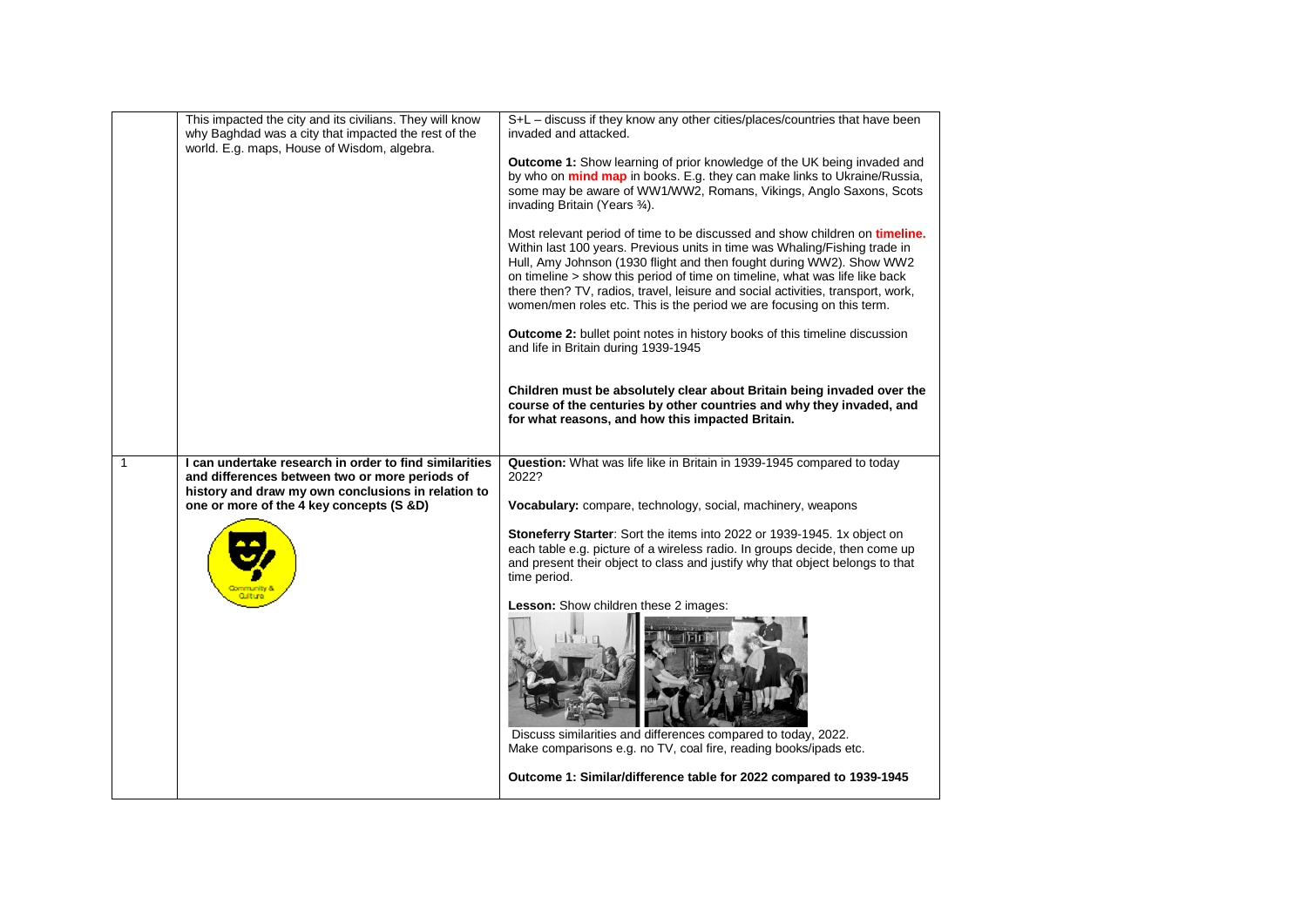|                |                                                                                                          | Outcome 2: Discussion leading to an enguiry question based on what<br>the children want to know more about from the images (model and<br>shape e.g. did all homes in 1939 have access to electricity?)<br>Outcome 3: use ipads to find information and make notes to answer the<br>questions<br>Plenary: S+L children say what their question was, and share their research<br>answers with the class.                                                                                                                                                                                                                                                                                                                                                                                                                                                                                                                                                                                                                                                                                                  |
|----------------|----------------------------------------------------------------------------------------------------------|---------------------------------------------------------------------------------------------------------------------------------------------------------------------------------------------------------------------------------------------------------------------------------------------------------------------------------------------------------------------------------------------------------------------------------------------------------------------------------------------------------------------------------------------------------------------------------------------------------------------------------------------------------------------------------------------------------------------------------------------------------------------------------------------------------------------------------------------------------------------------------------------------------------------------------------------------------------------------------------------------------------------------------------------------------------------------------------------------------|
| $\overline{2}$ | I am aware of some pivotal events and people in<br>modern British history (S) Neville Chamberlain (NC)   | Question: Who was Neville Chamberlain?<br>Vocabulary: prime minister, government, parliament, speech, conscription,<br>Stoneferry Starter: Who was Neville Chamberlain? Ipads: find out 1. Born-<br>died 2. Job 3. Political party<br>Lesson: children to make notes in books. What conclusions can the<br>children make from their starter? Key point being NC was prime<br>minister at start of WW2.<br>Input on Germany's invasion of Poland under Adolf Hitler. Why/how did<br>Britain respond to this pivotal event?<br>Play Chamberlain's speech announcement of Britain at war with Germany.<br>ASK: do you think making such a decision to declare war was correct? Why?<br>THINK AND DISCUSS: consequences of going to war, or not declaring war,<br>how would it effect Britain e.g. would Britain be invaded next? For/against<br>reasons.<br><b>Outcome:</b> S+ L debate on whether NC made the right choice declaring war<br>on Germany.<br>Plenary: share statistics of number of deaths of British soldiers and civilian<br>deaths (children think about why civilians would have died). |
| 3              | I can summarise and evaluate events on a timeline<br>in relation to key concepts or themes (eg: war) (C) | Question: What was the Battle of Britain?<br>Vocabulary: RAF, aviation, black out, island, air force, luftwaffa<br>Stoneferry Starter: Show a Julius Caesar, A Viking King, and Adolf Hitler.<br>Question- what do these 3 men have in common?<br><b>Outcome:</b> one significant difference between these 3 men is that Hitler did<br>not manage invading Britain and they are going to find out why.                                                                                                                                                                                                                                                                                                                                                                                                                                                                                                                                                                                                                                                                                                  |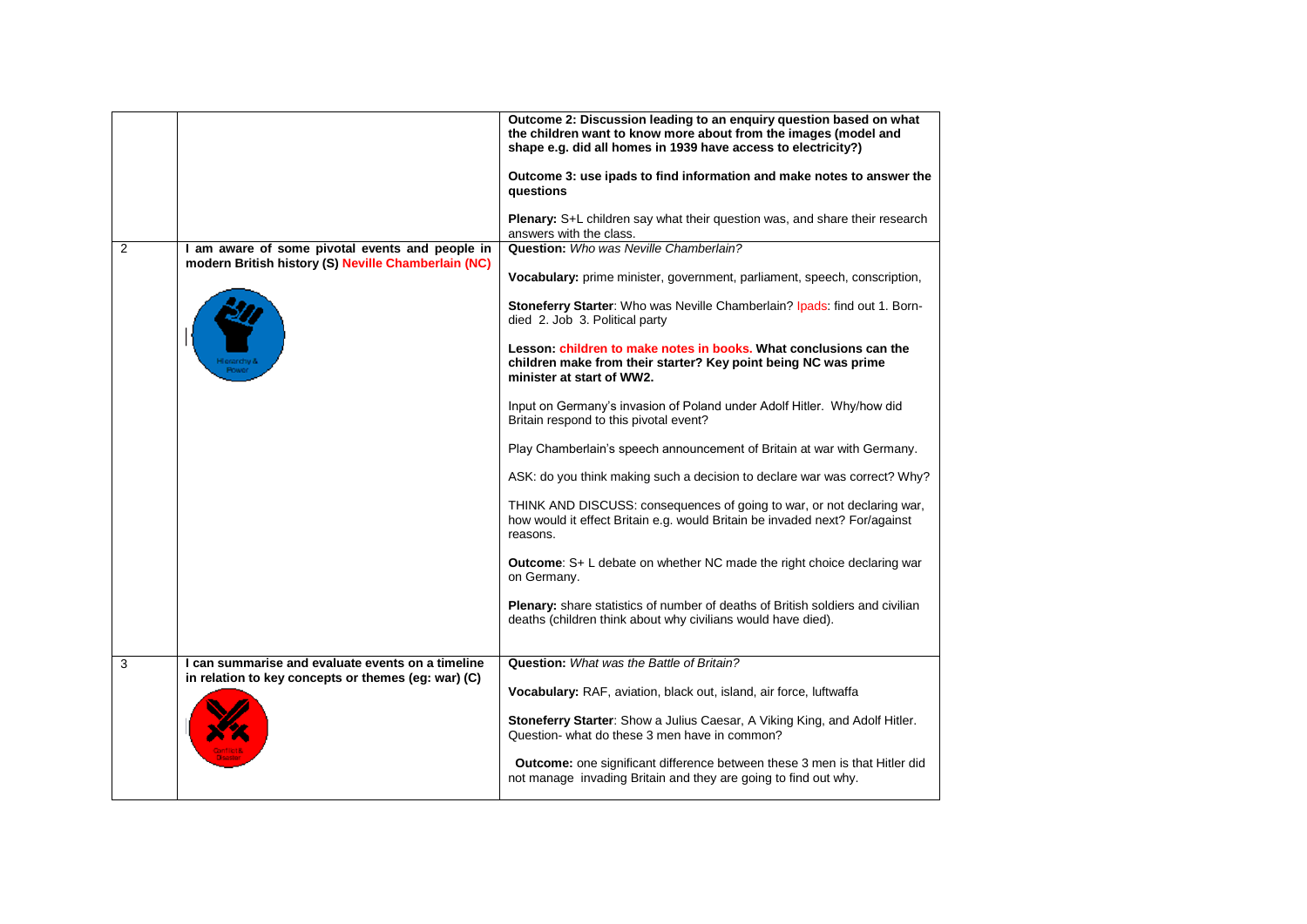|   |                                                                                                                    | Lesson: BoB 10 <sup>th</sup> July 1940 - 31 <sup>st</sup> October 1940 overlapping with the<br>Blitz September 1940 - May 1941.                                                                                                                                                                                                                                                                                                      |
|---|--------------------------------------------------------------------------------------------------------------------|--------------------------------------------------------------------------------------------------------------------------------------------------------------------------------------------------------------------------------------------------------------------------------------------------------------------------------------------------------------------------------------------------------------------------------------|
|   |                                                                                                                    | Give pictorial clues: photographs of Spitfires, people in underground,<br>Anderson shelters, people looking up at sky, buildings in Britain during BoB.                                                                                                                                                                                                                                                                              |
|   |                                                                                                                    | Discuss what they think happened in the BoB.                                                                                                                                                                                                                                                                                                                                                                                         |
|   |                                                                                                                    | Teacher input: S+L: Map of Europe showing advance of German troops.<br>Locate Britain on map, look at distance between Northern France and<br>Britain, why would Britain be next to be invaded. What ways might Germany<br>attack an island compared to a bordering country. What difficulties might<br>there be invading an island. How did Romans invade? Vikings? (boats) what<br>means of transport would Germany use to invade? |
|   |                                                                                                                    | Then play video footage of BoB. The Battle of Britain - YouTubeRefer to as<br>primary sources.                                                                                                                                                                                                                                                                                                                                       |
|   |                                                                                                                    | <b>Outcome:</b> key question: Why was the German advance on Britain by air<br>unsuccessful? Bullet point list answering that question (use video)                                                                                                                                                                                                                                                                                    |
|   |                                                                                                                    | <b>Final outcome:</b><br>Explain that NC no longer prime minister and then Winston Churchill came in<br>to lead Britain 10 <sup>th</sup> May 1940 two months prior to BoB.                                                                                                                                                                                                                                                           |
|   |                                                                                                                    | Picture of Churchill and picture of Hitler with 3 thought bubbles around each<br>man. Discuss first. Children to write the leader's feelings/thoughts about<br>BoB and impact on their country.                                                                                                                                                                                                                                      |
|   |                                                                                                                    | Plenary: WW2 - The Battle of Britain [Real Footage in Colour] - YouTube<br>how would you feel as a civilian during BoB? What were the consequences<br>of an air battle for the people of Britain?                                                                                                                                                                                                                                    |
| 4 | I can evaluate how a historical event impacted on<br>one or more of the 4 key concepts (c&c)link to<br><b>HULL</b> | Question: How was Hull effected during WW2?                                                                                                                                                                                                                                                                                                                                                                                          |
|   |                                                                                                                    | Vocabulary: Blitz, rationing, Anderson Shelter, black-out, air raid, sirens                                                                                                                                                                                                                                                                                                                                                          |
|   | <b>Blitz</b>                                                                                                       | <b>The Blitz: S</b>                                                                                                                                                                                                                                                                                                                                                                                                                  |
|   |                                                                                                                    | <b>Bristol</b><br>Southampton                                                                                                                                                                                                                                                                                                                                                                                                        |
|   |                                                                                                                    | huomatho <sup>l</sup><br>Stoneferry Starter: Map of Britain during the Blitz ><br>Key questions: identify key cities, London (capital), Hull, look at all cities -                                                                                                                                                                                                                                                                   |
|   |                                                                                                                    |                                                                                                                                                                                                                                                                                                                                                                                                                                      |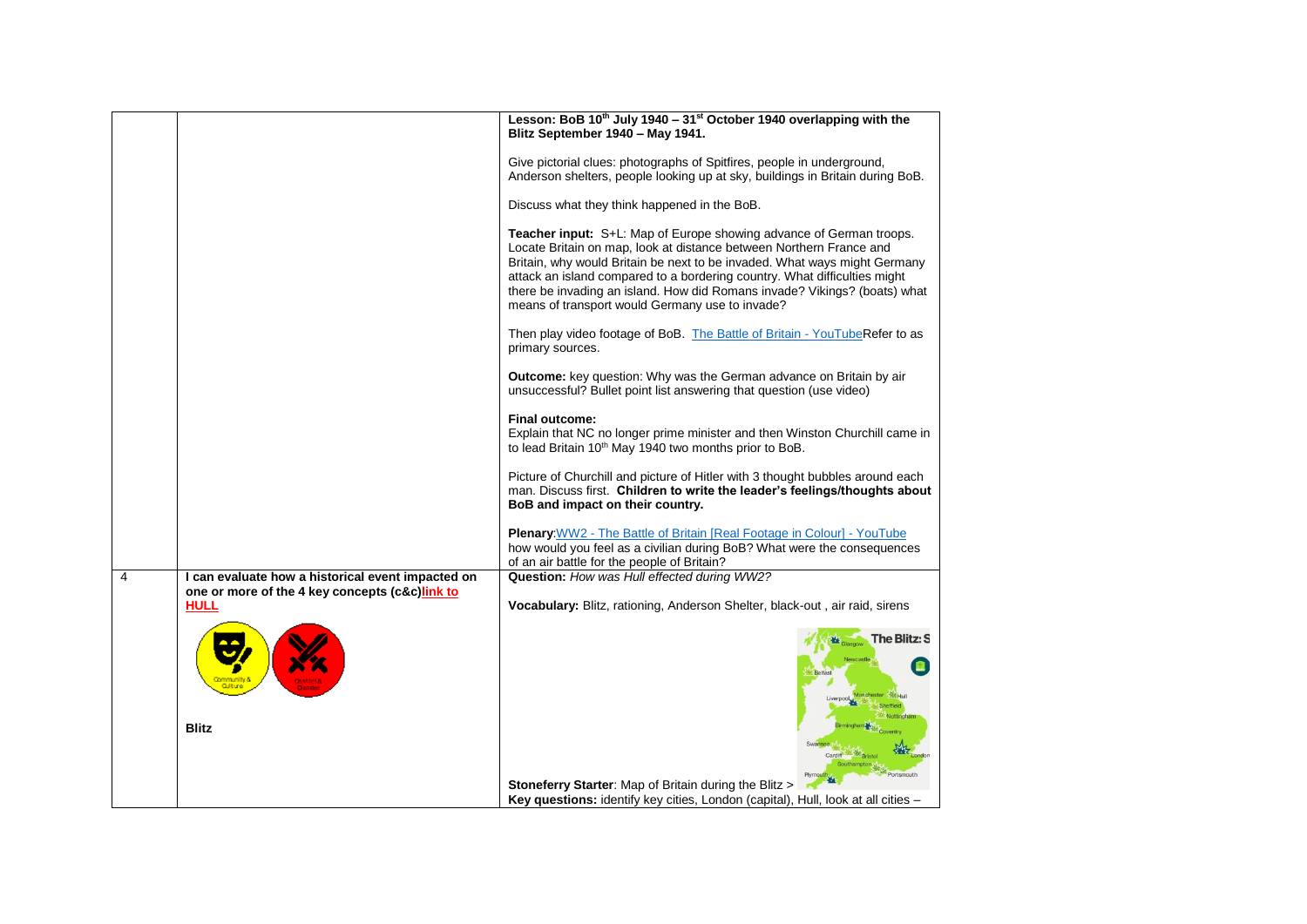|   | INGSTON UPON HULL<br>N MEMORY OF<br><b>OSE CITIZENS KILLED</b><br><b>ENEMY AIR RAIDS</b><br><b>OVER THIS CITY</b><br>1959 - 1945 | why are these cities targeted by Germany? (geography link) what does Hull<br>have in common with Liverpool, Belfast, Plymouth, Newcastle, Portsmouth,<br>Cardiff, Swansea? etc. (all coastal, all ports) if these cities were heavily<br>bombed/struck what were the consequences? S+L<br>Lesson: Blitz September 1940 - May 1941. Show Hull on this video.<br>https://www.youtube.com/watch?v=xayHnW7vV5M<br>Or put into own Powerpoint of images (screen shot video images)<br>Input: Go over key vocabulary with children and show images to support the<br>word (or video e.g. play siren sound on youtube)<br>Play video of Black out> https://www.youtube.com/watch?v=7m7mxGO8Xvg<br>announcement. Children to answer questions on what was the Blackout?<br>What did people in Hull and rest of UK have to do it under government<br>orders and why?<br>(primary source)<br>https://www.youtube.com/watch?v=0PSg5z3M46s<br><b>Outcome:</b> short evaluation why Hull was heavily bombed during BoB and<br>consequences of this. Include Black out and why Hull citizens would all<br>have come together to follow these orders. How Blitz impacted Hull during<br>WW2.<br><b>Plenary:</b> share statistics of how many citizens of Hull were killed during<br>WW2 - did this impact your family? S+L |
|---|----------------------------------------------------------------------------------------------------------------------------------|-------------------------------------------------------------------------------------------------------------------------------------------------------------------------------------------------------------------------------------------------------------------------------------------------------------------------------------------------------------------------------------------------------------------------------------------------------------------------------------------------------------------------------------------------------------------------------------------------------------------------------------------------------------------------------------------------------------------------------------------------------------------------------------------------------------------------------------------------------------------------------------------------------------------------------------------------------------------------------------------------------------------------------------------------------------------------------------------------------------------------------------------------------------------------------------------------------------------------------------------------------------------------------------------------------------|
| 5 | I can explain the differences in the lives of people<br>from different social classes                                            | Question: What was the consequence of the Blitz and BoB on the people of<br>Hull?                                                                                                                                                                                                                                                                                                                                                                                                                                                                                                                                                                                                                                                                                                                                                                                                                                                                                                                                                                                                                                                                                                                                                                                                                           |
|   |                                                                                                                                  | Vocabulary: evacuate, rural, urban, agriculture, countryside, shelter,<br>gas masks, propaganda<br>Stoneferry Starter: who might this suitcase belong to and why?<br>After discussion then ask:<br>What would be in your suitcase and how is that different to this WW2<br>suitcase?<br>Lesson: Teacher input, explain vocabulary with pictures on powerpoint slide<br>show.                                                                                                                                                                                                                                                                                                                                                                                                                                                                                                                                                                                                                                                                                                                                                                                                                                                                                                                                |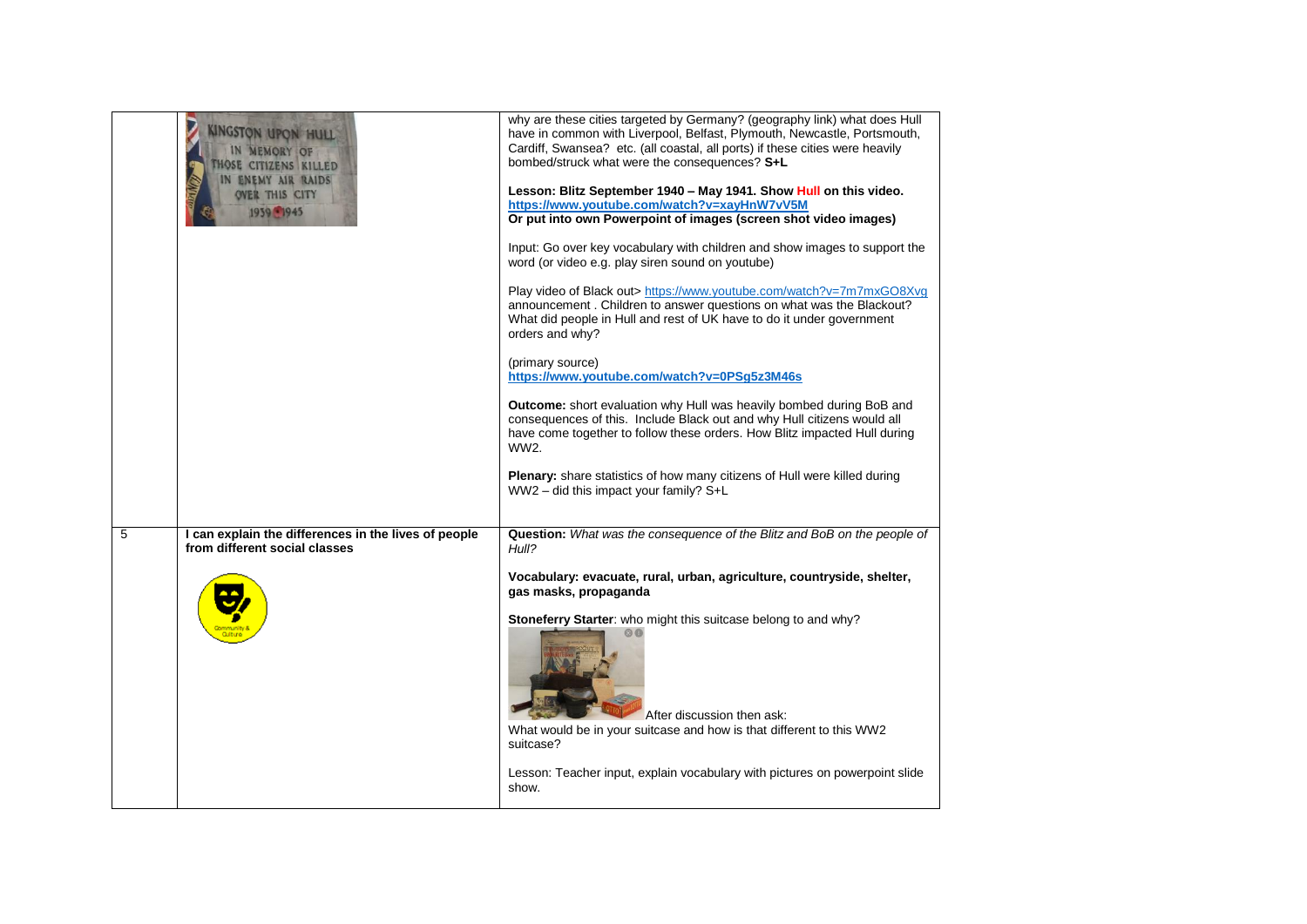|    |                                                                                                                                                                                       | Then explain that many children were evacuated from heavily bombed cities<br>during WW2, including many children from Hull. Show British Pathe video<br>https://www.youtube.com/watch?v=ZPs8hbksOq8<br>Answer these questions in books: why were children evacuated? Where did<br>they go? Who did they go with? How did they travel? What did they take?<br>Where were the women? Where were the men?<br>Show children (google)images of Hull during WW2 then compare to an<br>evacuee village in WW2 e.g><br><b>Outcome 1:</b> 2 evacuee letters (one having a good experience/ one having a<br>bad experience being an evacuee) write pros/cons about evacuee life in<br>books.<br><b>Outcome 2:</b> Based on what you have read, do you think children enjoyed<br>the experience of being evacuated? Why? Use evidence to support your<br>answer.<br><b>Plenary:</b> if you were living in Hull during the Blitz, would you want to<br>evacuate (yes/no) and why? Children share their answers with rest of class. |
|----|---------------------------------------------------------------------------------------------------------------------------------------------------------------------------------------|------------------------------------------------------------------------------------------------------------------------------------------------------------------------------------------------------------------------------------------------------------------------------------------------------------------------------------------------------------------------------------------------------------------------------------------------------------------------------------------------------------------------------------------------------------------------------------------------------------------------------------------------------------------------------------------------------------------------------------------------------------------------------------------------------------------------------------------------------------------------------------------------------------------------------------------------------------------------------------------------------------------------|
| 6. | I can evaluate the impact of key historical people<br>and events (S)Winston Churchill<br>I can evaluate the usefulness of primary and<br>secondary sources in historical enquiry.(HE) | Question: How did Winston Churchill help Britain win WW2 in 1945<br>Vocabulary: VE Day, armistice, prime minister, parliament, resolution<br>Stoneferry Starter: Play this speech (do not tell children it is a film from<br>2017 don't let them see)<br>Darkest Hour (2017) - We Shall Fight on the Beaches Scene<br>(10/10)   Movieclips - YouTube<br>After playing this scene, ask is this a primary or secondary source? Why?<br>Children share thoughts. Conclude this is a scene from a film therefore<br>secondary. Children should sense/assess it is modern with the clarity of<br>picture and sound compared to previous lesson primary source videos.<br>Who is Winston Churchill? Recap: Churchill becomes Prime Minister 10 May<br>1940 Friday 10 May 1940 was one of the most dramatic days in British<br>history. The government was in disarray as Winston Churchill became PM<br>and, on the continent, Germany ended the Phoney War by invading the Low<br>Countries.                                |